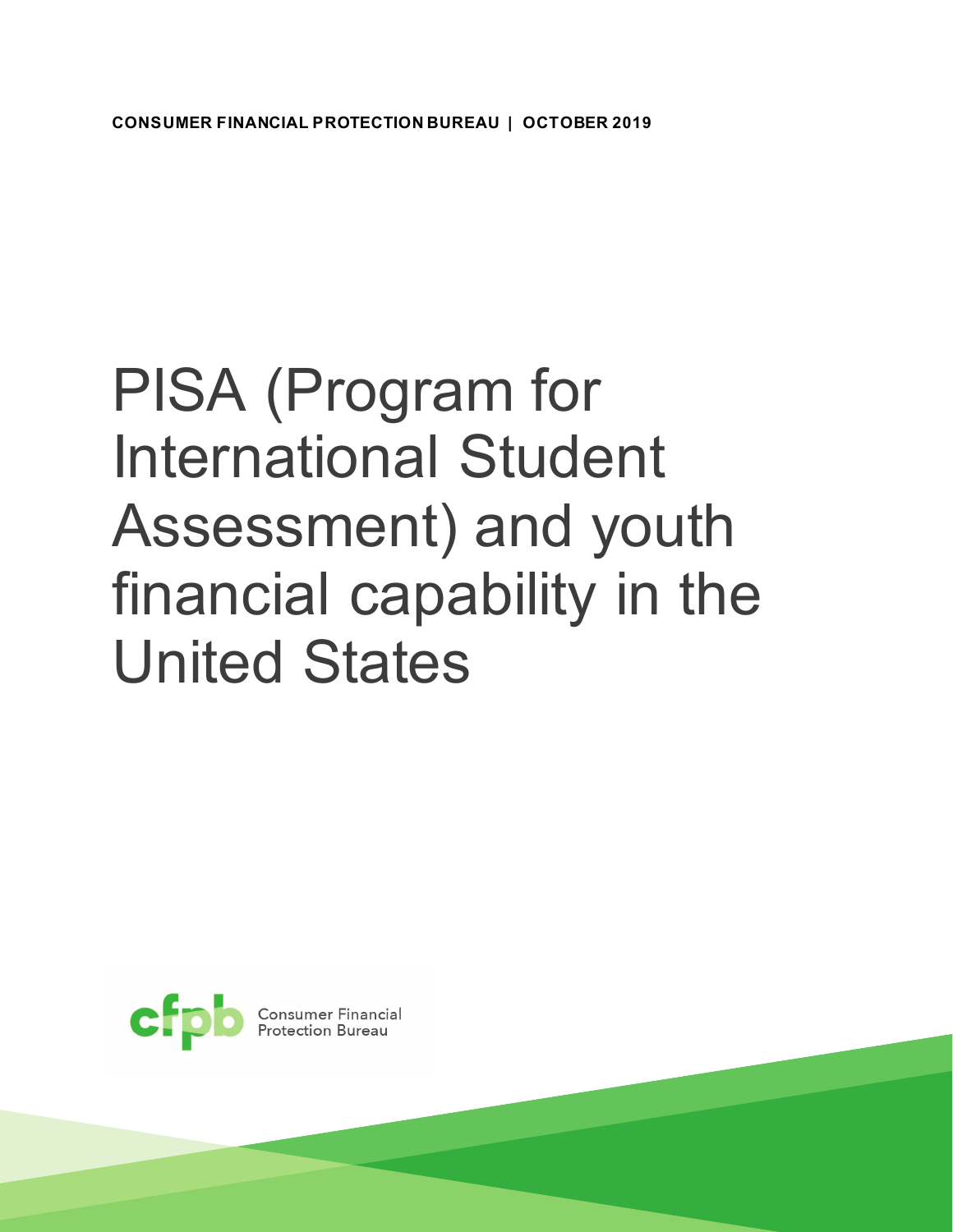## <span id="page-1-0"></span>Table of contents

|    |                                                                  | 2. Association between socioeconomic status and financial literacy 12 |  |  |  |
|----|------------------------------------------------------------------|-----------------------------------------------------------------------|--|--|--|
| 3. |                                                                  |                                                                       |  |  |  |
|    | 4. School characteristics association with financial literacy 20 |                                                                       |  |  |  |
| 5. | Association between having a bank account and financial          |                                                                       |  |  |  |
|    | 5.1                                                              |                                                                       |  |  |  |
|    | 5.2                                                              |                                                                       |  |  |  |
|    | 5.3                                                              | Correlation between bank accounts and financial literacy scores 31    |  |  |  |
|    |                                                                  |                                                                       |  |  |  |
| 6. |                                                                  |                                                                       |  |  |  |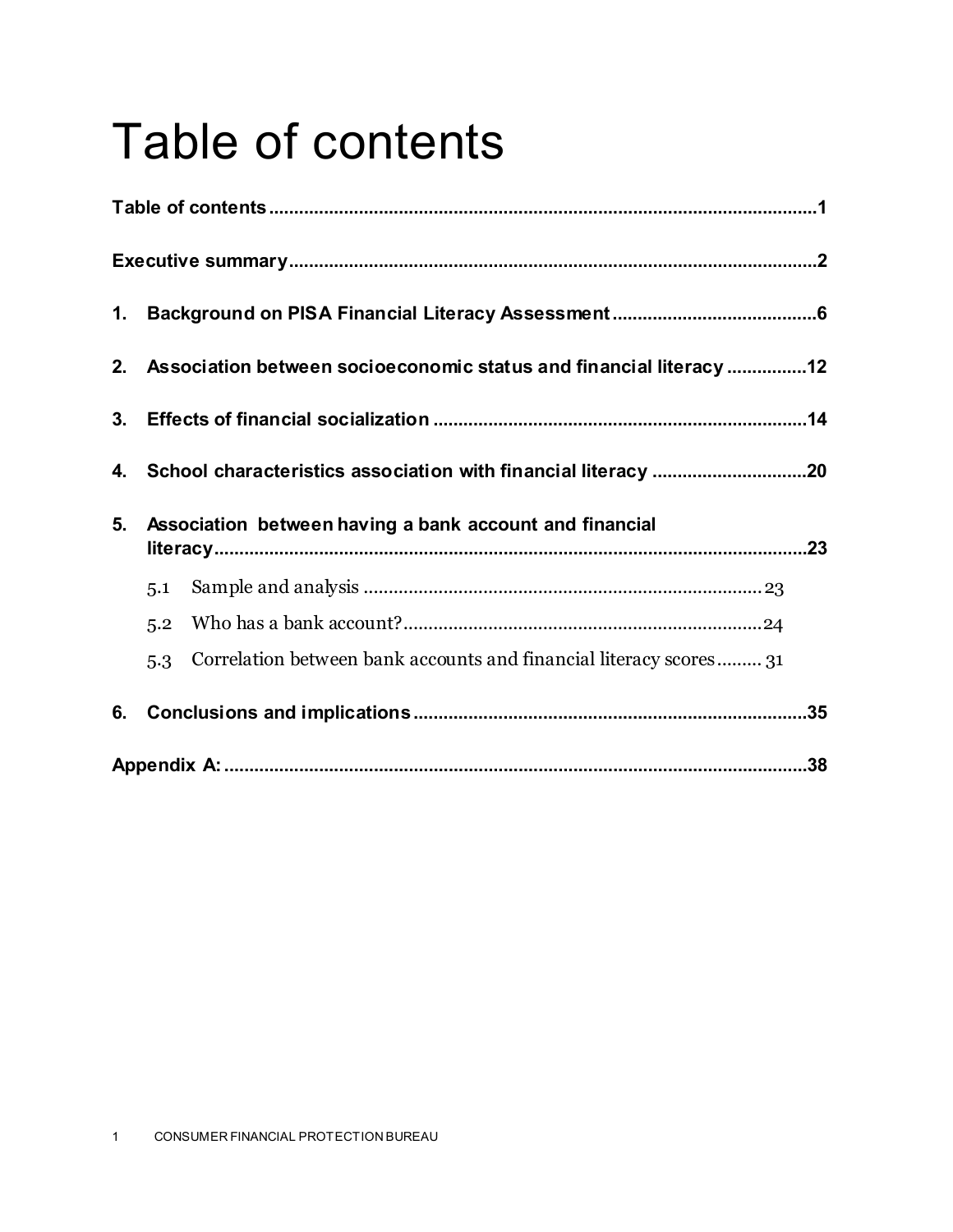## <span id="page-2-0"></span>Executive summary

Building financial capability early in life can give young people a foundation for adult financial well-being. Financial capability is the capacity, based on knowledge, skills, and access,to manage financial resources effectively. To be financially capable, individuals must be able to understand and apply financial knowledge. People face challenging and life-changing financial decisions starting at a relatively early age. Yet many people in the United States lack the personal financial management skills to be successful. To help people to make sound financial decisions, the Consumer Financial Protection Bureau (CFPB or Bureau) provides youngpeople and those who teach them with the tools necessary to help young people improve their financial capability.

The Program for International Student Assessment (PISA), coordinated by the Organization for Economic Cooperation and Development (OECD), is a triennial international assessment that aims to assess 15-year-old students' preparation for the challenges of life as adults and evaluates education systems worldwide. PISA assesses three core subject areas: math, reading, and science, and additional subject areas, like financial literacy. This system of international assessments allows countries to compare outcomes of learning as students near the end of high school. To date, students representing more than 72 countries and economies have participated in the assessment.

In 2012, PISA administered the first large-scale international study of the financial literacy of 15-year-old students. Only 10% of U.S. 15-year-old students scored in the top proficiency level, indicating that they can analyze complex financial products, solve non-routine financial problems, and show an understanding of the wider financial landscape. However, 22% did not demonstrate baseline proficiency in financial literacy as defined by the OECD. Baseline proficiency is defined as students who can recognize the differences between needs and wants, make simple decisions on everyday spending, and explain the purpose of everyday financial documents, such as an invoice. Among the countries and economies that participated, the U.S. scores were not statistically different from OECD average scores. The 2015 PISA financial literacy results showed nearly no change in the U.S. average score performance from 20[1](#page-2-1)2.<sup>1</sup>

<span id="page-2-1"></span> $1 \text{ In } 2 \text{ 015, the U.S average in financial literary was 487, which was not measurably different from the OECD average of } 1 \text{ and } 1 \text{ respectively.}$ 4 89. Between 2012 and 2015, there was no measurable change in the U.S average financial literacy score (492 v s. 4 87 ), *available at* [n ces.ed.gov /pubs2017/2017086.pdf](https://nces.ed.gov/pubs2017/2017086.pdf).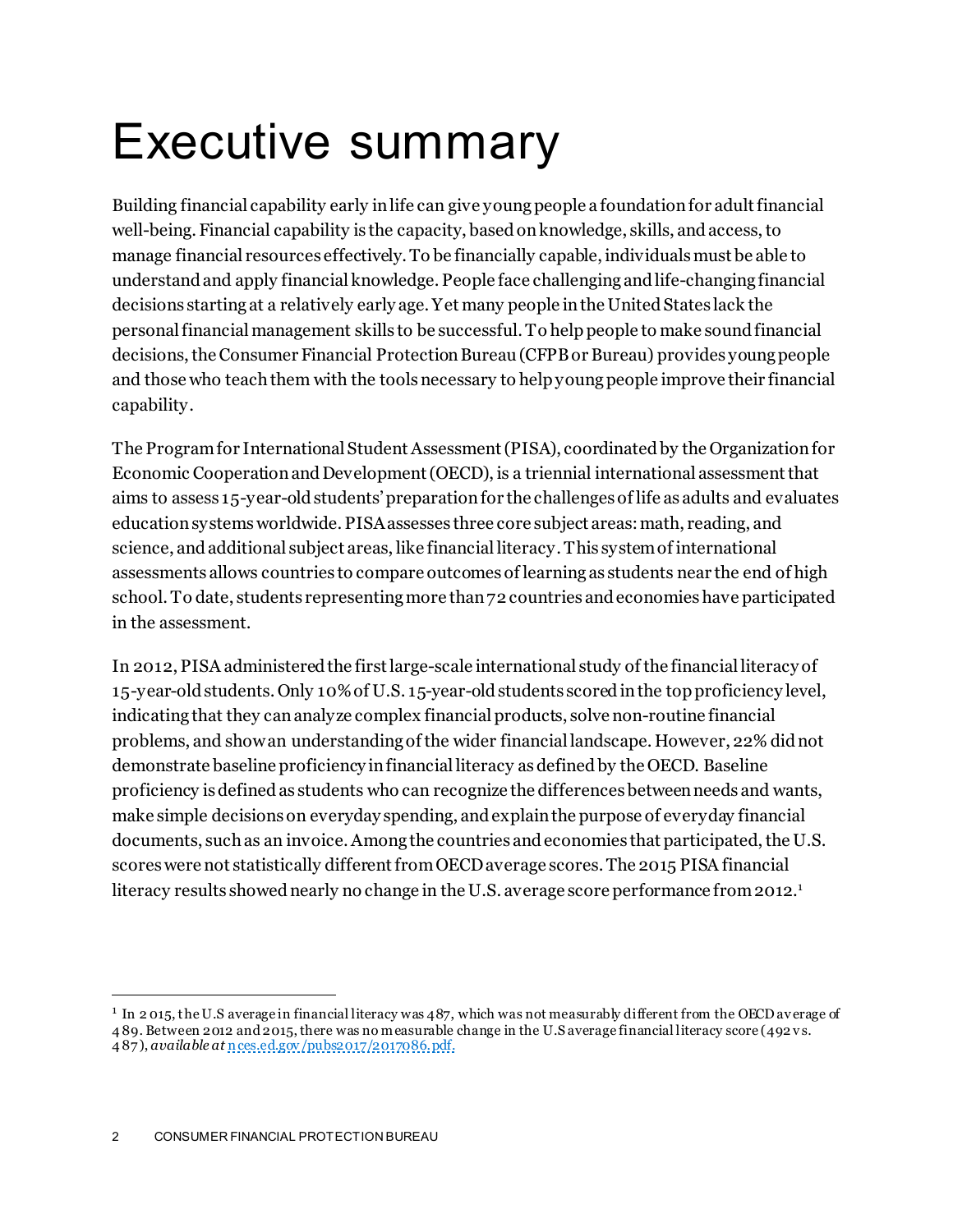This CFPB research brief is intended to help stakeholders understand how the  $2015^2$  $2015^2$  PISA financial literacy data about the United Statesmay be used to identify effective approaches to financial education and better define the metrics for success. The CFPB hopes this analysis will help to identify and address gaps in youth financial literacy. To that end, this brief examines the association betweensocioeconomic status andfinancial literacy gaps and how financial socialization and school characteristics may affect financial literacy. It also takes a deeper dive into the data to explore gaps in youth bank account ownership and potential connection to financial literacy scores.

The 2015 PISA financial literacy data exposes a large gap in financial literacy score based on family socioeconomic status, as measured by the PISA's Economic, Social, and Cultural Status metric (ESCS).[3](#page-3-1) Students from the families in the highest quarter of the ESCS distribution scored 97 points (more than one proficiency level) higher than students from families in the lowest quarter of the ESCS distribution.

The CFPBexplores the degree to which factors may mitigate this gap, including financial conversations with parents, bank account ownership, and school characteristics. Understanding these levers can help financial educators utilize evidence to potentially reduce the socioeconomic status gap in financial literacy.

While roughly 87% of students report having monthly, weekly, or daily conversations with family about money, deeper analysis shows that frequency of parental conversations about money is not correlated with student or family characteristics. Students from different backgrounds exhibit no meaningful differences in how often they discuss money management matters with parents or guardians. In addition, controlling for frequency of parental financial conversations in a formal model does not change the relationship between socioeconomic status and financial literacy as measured in the PISA assessment, suggesting the gap is not driven by *frequency* of parental financial conversations, but perhaps by other factors such as the nature or content of the conversation.

Second, the brief examines the individual impact of the schoolswho participated in PISA and their Free or Reduced-Price Lunch (FRPL) status on financial literacy scores.In schools where

<span id="page-3-0"></span> <sup>2</sup> Th is PISA financial literacy brief, developed by CFPB, prov ides a deeper analysis of the 2015 survey data and offers in sights into some of the more nuanced findings that were not r eleased with the initial round of high-level findings in Ma y 2017. To conduct this level of analysis, the CFPB n eeded access to the unrestricted data, which NCES prov ided to us in 2018.

<span id="page-3-1"></span><sup>&</sup>lt;sup>3</sup> The Program for International Student A ssessment (PISA) Index of Economic, Social and Cultural Status was cr eated on the basis of the following v ariables: the International Socio-Economic In dex of Occupational Status (ISEI); th e highest level of education of the student's parents converted into y ears of schooling; the PISA index of family w ealth; the PISA index of h ome educational resources; and the PISA index of possessions related to " classical" culture in the family home.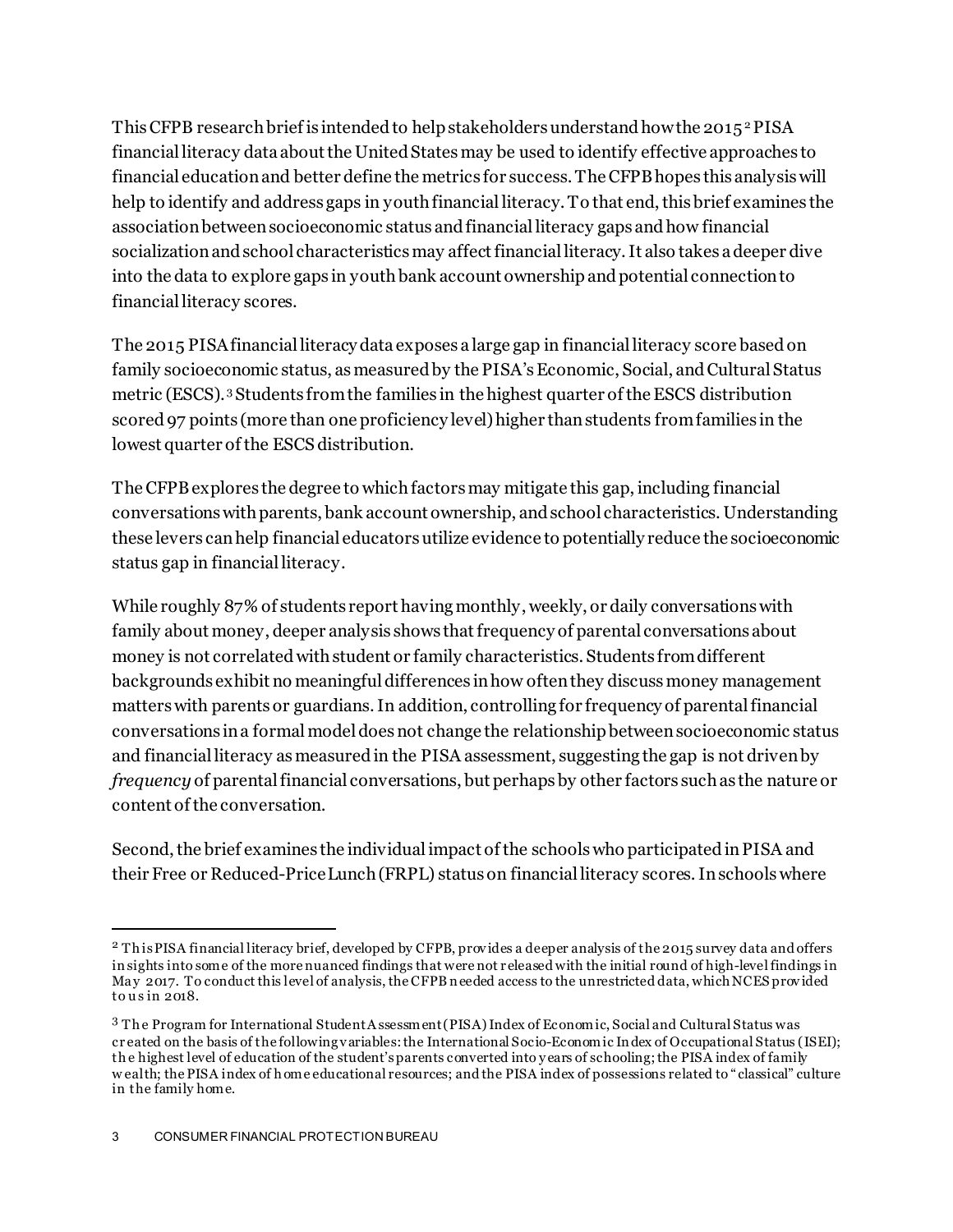more than half of students receive FRPL, students' financial literacy scores were substantially lower than those who are in schools where less than 25% of students receive FRPL. This is true even after controlling for family ESCS. School FRPL has an independent correlation with financial literacy scores, and including FRPL in the model reduces the correlation between parental socioeconomic status and financial literacy scores. This finding suggests that schools can be one potential avenue to partially mitigate the socioeconomic status gap in financial literacy.

In Section 5, the CFPB looks at the effects of experiential learning through youth bank accounts. The analysis examines the correlation between 15-year-old students' survey reports of having a bank account and their score on the PISA financial literacy assessment. More than half of 15 year-old students surveyed reported having their own bank account. However,the wording of the question may have resulted in over-reporting (for example, if students considered whether the head of household had an account rather than just whether the student had an account). Nevertheless, this analysis is the first to take on the following research question in nationally representative data:How does bank account ownership correlate with financial literacy for youth?

The descriptive statistics reveal gaps in bank account ownership along socioeconomic lines. Students from families with higher socioeconomic status are more likely to have an account than those from families with lower socioeconomic status. Those from schools that are in more affluent areas are more likely to have bank accounts than those from schools in less affluent areas.Interestingly, there are no differences in reported account ownership across gender and no statistically significant difference by family origin, whether or not English is the predominant language spoken at home, and race or ethnicity.

Without controlling for any factors, the 2015 PISA financial literacy data suggests that students reporting they have a bank account scored 41 points higher than those who reported not having a bank account.[4](#page-4-0)After controlling for other factors that could explain financial literacy assessment scores (socioeconomic factors, school characteristics, and student characteristics) having a bank account has at best only a weak association with students' financial literacy score.

In addition to issues of student accuracy in reporting bank account ownership, there can be many reasons for which there is no clear effect. For example, students selecting into account ownership may already have higher levels of financial literacy prior to account ownership. This analysis also does not account for other confounding factors--such as parental financial knowledge--that may bias the estimates. Explicit learning, through accompanying financial

<span id="page-4-0"></span> <sup>4</sup> Wh ile scores range from 0 to 1,000, the gap between each of the five proficiency level is roughly 75 points. This su g gests that the raw difference is approximately half of a proficiency level.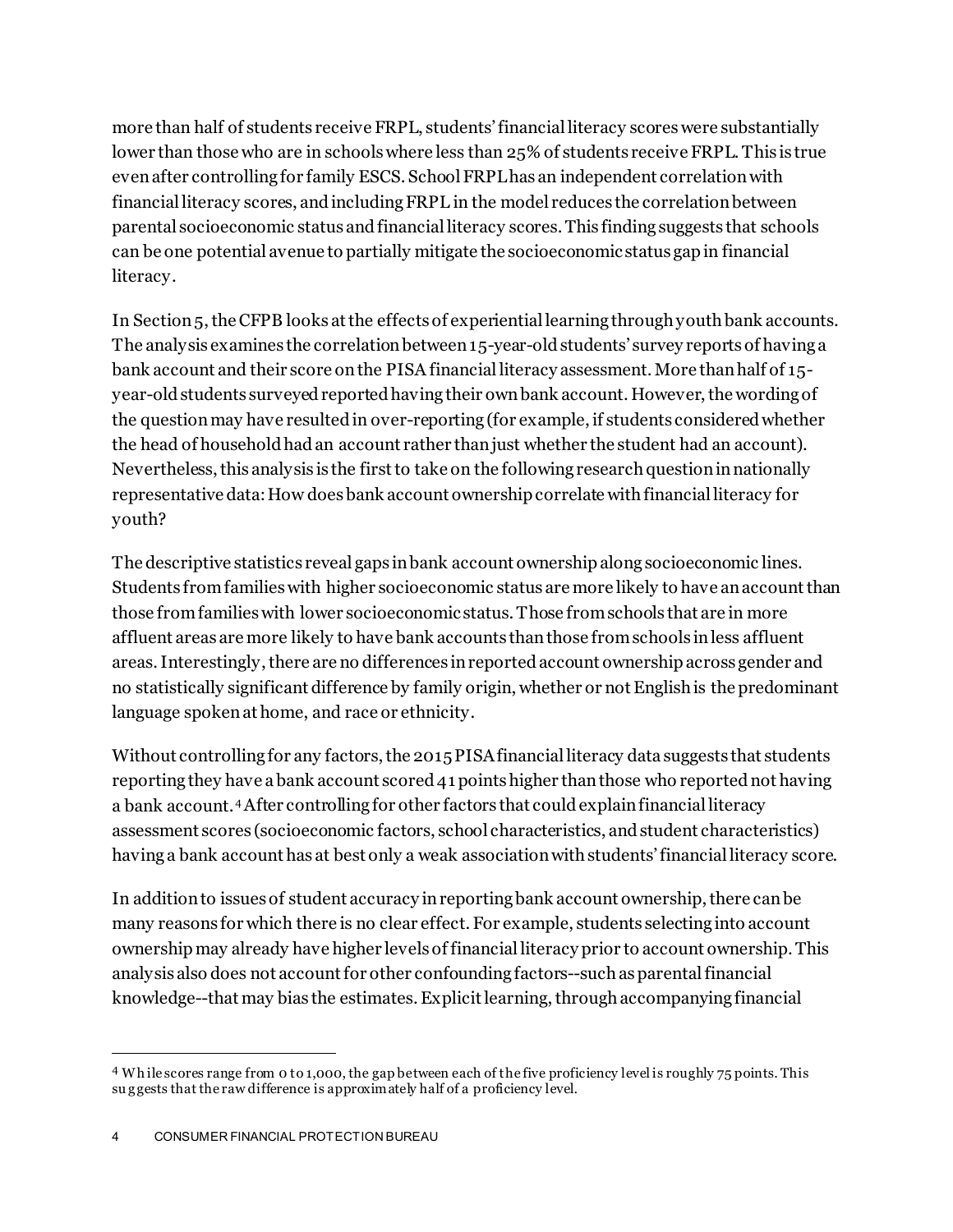education, and implicit learning, through how the account is used, may be required. Future research using control groups and clearer identification of youth account ownership, type of account, and experiences could shed light on how early experiences with bank accounts can help close gaps in financial literacy.

In sum, these findings are preliminary. The PISA data starkly highlights financial literacy gaps based on economic advantage that emerge early in life, even before most young people become financially active. More analysis is needed to understand how financial socialization between parents and their children and bank account ownership by youth contribute to, and can help to close, these gaps. With recent research pointing to the causal effect of financial education in schools on financial behaviors, providing effective financial education in schools, especially those with a high share of lower income students, may be one key to reducing the gap in financial literacy based on socioeconomic status. [5](#page-5-0),[6,](#page-5-1)[7](#page-5-2) ,[8](#page-5-3)

<span id="page-5-0"></span> <sup>5</sup> Ur ban, Carly, Ma ximilian Schmeiser, Alexandra Br own, and J. Michael Collins. *TheEffects of High School Personal Financial Education Policies on Financial Behavior.* Economics of Edu cation Rev iew Forthcoming (2018).

<span id="page-5-1"></span><sup>6</sup> Stoddard, Christiana and Carly Urban. *The Effects of Financial Education Graduation Requirements on Postsecondary Financing Decisions*. Journal of Mon ey, Credit, and Ba nking Forthcoming (2019).

<span id="page-5-2"></span><sup>7</sup> Br ow n, Meta, John Grigsb, Wilbur van der Klaauw, Jaya Wen, and Ba sit Zafar. *Financial education and the debt behavior of the young*. The Rev iew of Financial Studies, 29.9 (2016): 2490-2522.

<span id="page-5-3"></span><sup>8</sup> *See* Consumer Financial Protection Bureau, A rev iew of youth financial education: Effects and evidence (April 2 019)[, consumerfinance.gov/data-research/research-reports/review-y outh-financial-education-effects-and](https://www.consumerfinance.gov/data-research/research-reports/review-youth-financial-education-effects-and-evidence/)[ev idence/.](https://www.consumerfinance.gov/data-research/research-reports/review-youth-financial-education-effects-and-evidence/)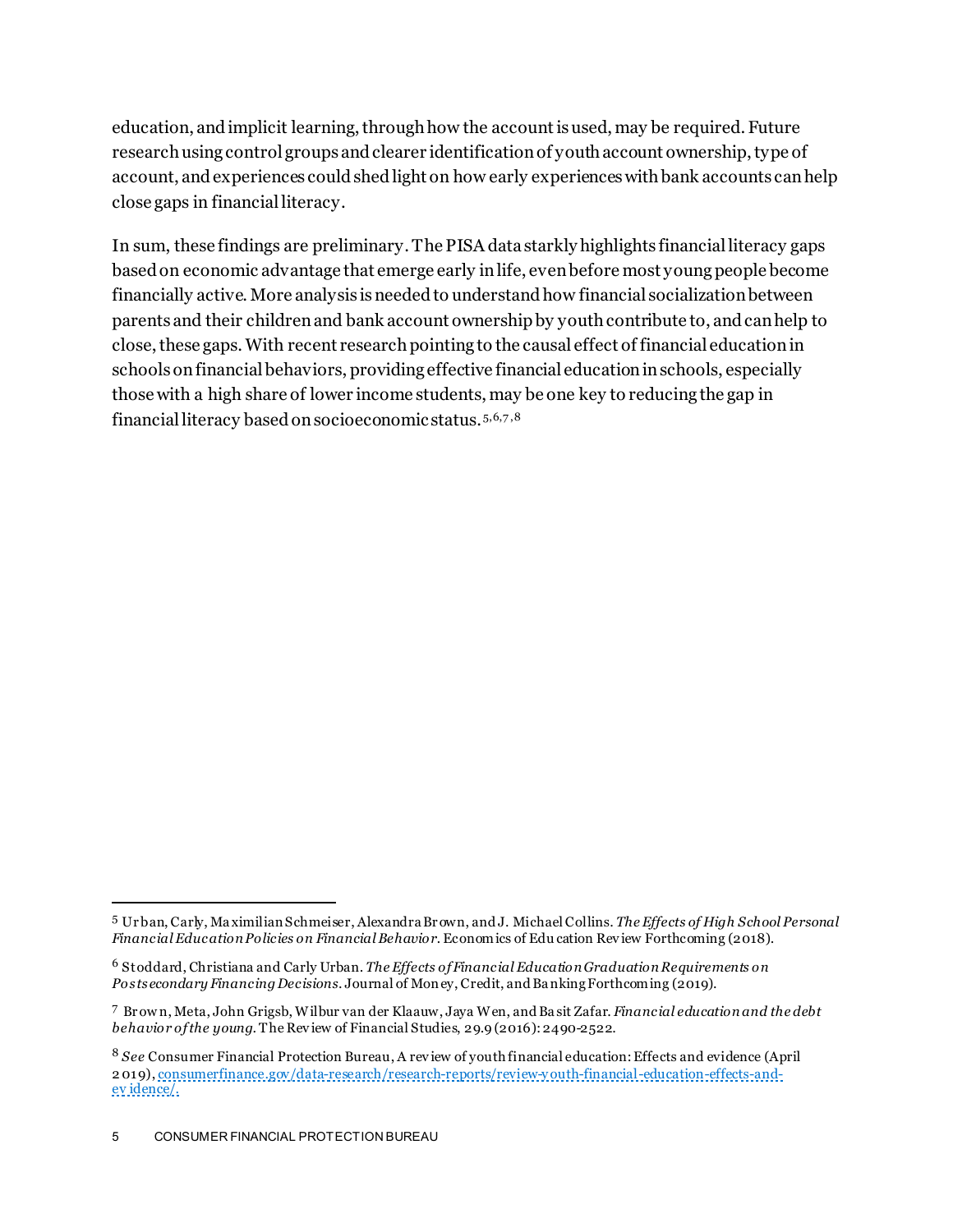## <span id="page-6-0"></span>1. Background on PISA Financial Literacy Assessment

Every three years since the year 2000, 15-year-old students from randomly selected schools worldwide have been assessed by OECD in three key subjects with a focus on one additional subject in each year of assessment. Financial literacy was first added as an optional assessment in 2012 and was offered againin 2015. The assessments are a mixture of open-ended and multiple-choice questions.

Assessing financial literacy every three years allows countries to have a consistent source of achievement data. To this end, the CFPB partnered with the Department of Education's National Center for Education Statistics, who administers this assessment in the United States to obtain and analyze this important information.[9](#page-6-1)

PISA provides the CFPBand other stakeholders with data about gaps in financial skills among young people that can serve to inform the development of more targeted programs and policies, provide the opportunity to learn from other countries' data, and identify what strategies can be used to improve youth financial literacy in the United States. The PISA financial literacy assessment adds to the otherwise very limited data available about the financial capability of young people in this country.

For the 2015 PISA financial literacy assessment, 15 countries and economies<sup>10</sup> participated in the assessment, including 10 OECD countries and economies: Australia, the Flemish Community of Belgium, seven provinces in Canada<sup>11</sup>, Chile, Italy, the Netherlands, Poland, the Slovak Republic, Spainand the United States.In addition, five other countries and economies

<span id="page-6-1"></span> <sup>9</sup> Th rough a partnership with the Department of Education's National Center for Education Statistics, the CFPB con ducted an analysis of the 2015 data of the PISA financial literacy r esults and the supplemental money m anagement questionnaire. The PISA Financial Literacy assessment was conducted in 2018 and will be conducted a g ain in 2021. Organization for Economic Cooperation and Dev elopment (OECD), 2015, Program for In ternational Stu dent Assessment, a ccessed fro[m http://www.oecd.org/pisa/data/2015database/](http://www.oecd.org/pisa/data/2015database/) on September 13, 2018.

<span id="page-6-2"></span><sup>&</sup>lt;sup>10</sup> An economy may reflect a measurement of only part of a country.

<span id="page-6-3"></span><sup>11</sup> Br itish Columbia, Ma nitoba, New Brunswick, Newfoundland and Labrador, Nov a Scotia, Ontario and Prince Edw ard Island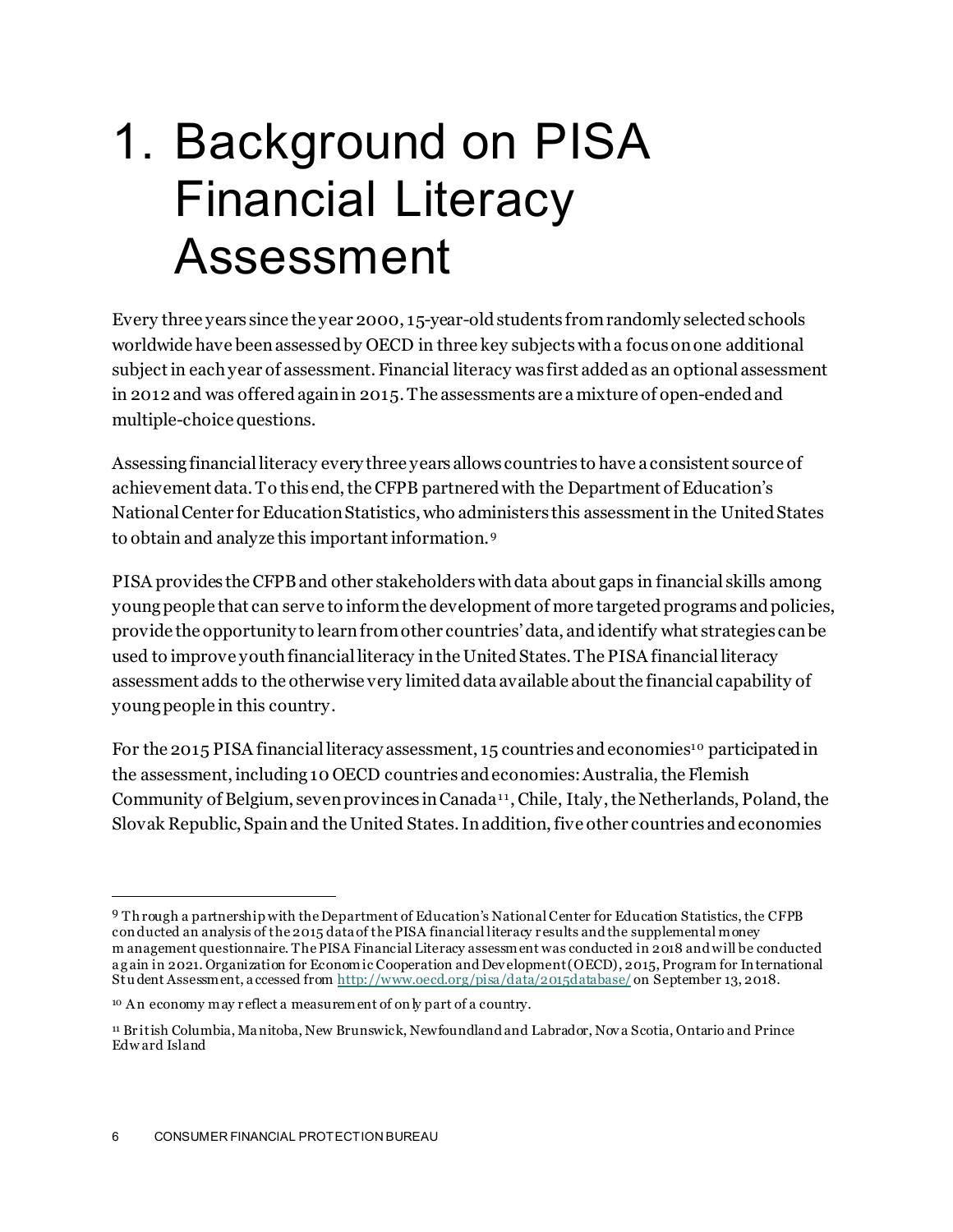are included: Brazil, four provinces/municipalities in China<sup>12</sup>, Lithuania, Peru, and the Russian Federation. In the United States, 5,712 students participated in the PISA financial literacy assessment, representing 177 schools.<sup>13</sup>

As shown in Table 1, scores fall into one of five proficiency levels. Each proficiency level represents the capability and understanding of financial concepts, products, and decisions. Students scoring 400 points or below are considered Level 1, which demonstrates an understanding of simple financial terms only. Students scoring between 400 and 474 points are considered Level 2, which is a baseline level of proficiency. These students can identify common financialproducts and terms and make simple decisions on everyday spending in contexts that they are likely to have experienced personally. Level 3 students score between 475and 549 points, and Level 4 students score between 550 and 624 points. These students are able to apply financial knowledge to a broader array of financial products and understand the consequences of various financial decisions. Reaching Level 4 requires a higher level of competence to include longer-range decisions and less common financial concepts. Finally, students who score 625 points and above are considered Level 5 and demonstrate a strong understanding of financial concepts that may not be immediately relevant and understand the wider financial landscape.

| <b>SCORE</b> | <b>PROFICIENCY LEVEL</b> | <b>CAPABILITY</b>                                                     |
|--------------|--------------------------|-----------------------------------------------------------------------|
| $~<$ 400     | Level 1                  | Understanding of simple financial products and terms. Can make        |
|              |                          | simple decisions on everyday spending.                                |
|              |                          | Baseline level of proficiency. Can identify common financial products |
| 400-474      | Level 2                  | and terms and make simple decisions on everyday spending in           |
|              |                          | contexts that they are likely to have experienced personally.         |
|              |                          | Can apply their understanding of commonly used financial concepts,    |
| 475-549      | Level 3                  | consider the consequences of financial decisions and make financial   |
|              |                          | plans.                                                                |
|              |                          | Can apply their understanding of less common financial concepts,      |
| 550-624      | Level 4                  | interpret and evaluate a range of detailed financial documents, and   |
|              |                          | make financial decisions taking into account longer-term              |
|              |                          | consequences.                                                         |
|              |                          | Highest level of proficiency. Can apply their understanding of a wide |
| >625         | Level 5                  | range of financial concepts to not immediately relevant contexts, and |
|              |                          | show an understanding of the wider financial landscape.               |

#### **TABLE 1:** PISA FINANCIAL CAPABILITY PROFICIENCY LEVELS

<span id="page-7-0"></span> <sup>12</sup> Beijing, Shanghai, Jiangsu, Guangdong

<span id="page-7-1"></span><sup>&</sup>lt;sup>13</sup> *See* Program for International Student A ssessment, Fr equently A sked Questions (2015) available at *[nces.ed.gov/surveys/pisa/faq.asp](http://www.nces.ed.gov/surveys/pisa/faq.asp)*.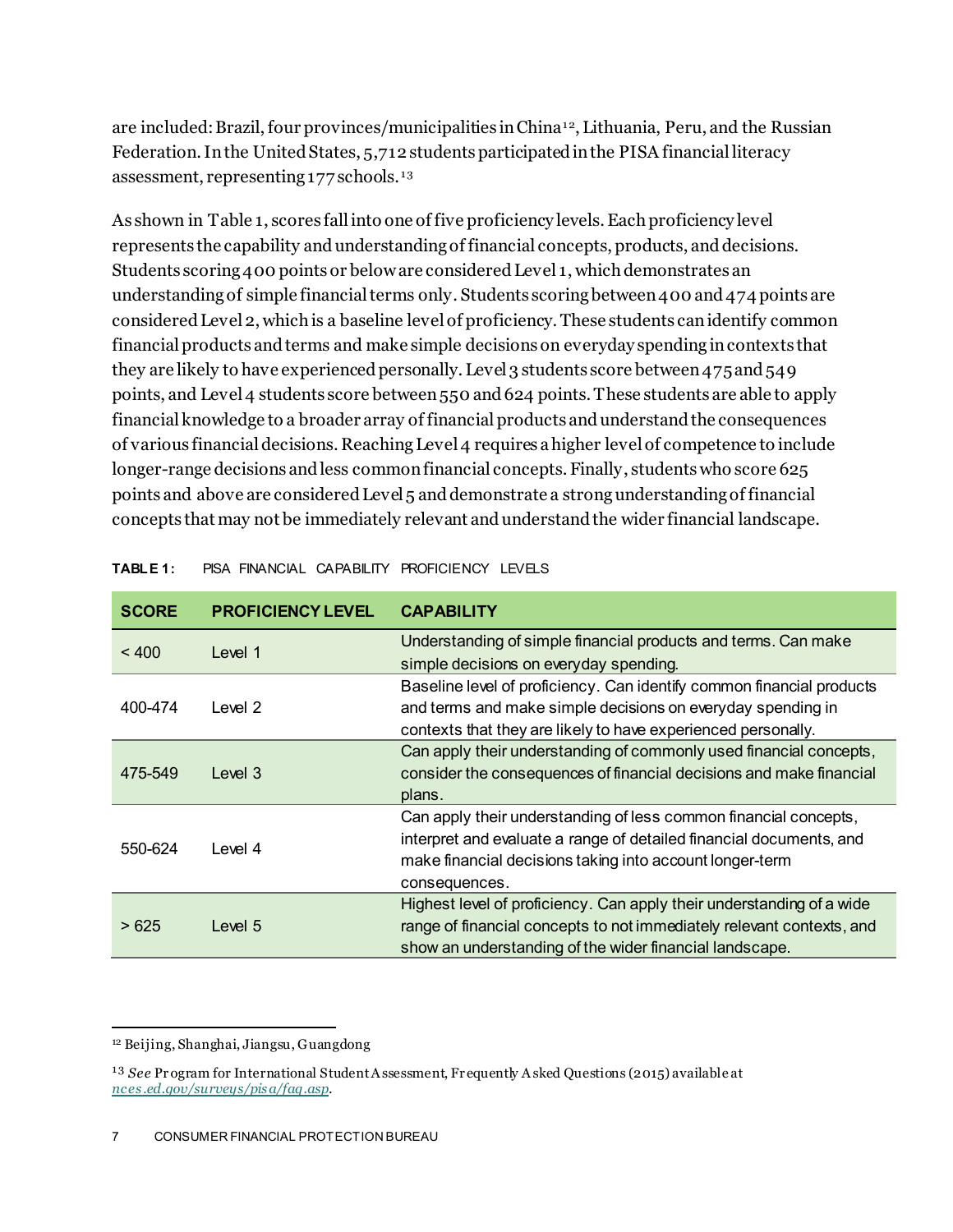In addition to the assessment, students also provide information about their experiences with money, personal backgrounds, schools, and learning experiences. School principals complete a questionnaire about the broader school system and learning environment.

PISA assessments are not directly linkedto the school curriculum. They are designed to assess the extent to which students can apply their knowledge to real-life situations and be equipped for full participation in society. The information collected through background questionnaires also provides context that can help interpret the results.Countries participating in successive surveys can compare their students'performance over time and assess the impact of education policy decisions.

The OECD's final report regarding the 2015 PISA financial literacy international results highlights three predominant considerations:<sup>14</sup>

- Parents have traditionally had a major role in transmitting financial values, habits, and skills to their children.  $15$
- While having a solid foundation in mathematics and reading is crucial for navigating the financial environment (e.g., computing percentages and reading a bank statement), it is not all that matters.<sup>16</sup>
- While access to financial services at a young age provides students with great opportunities to learn by experience, it also creates new challenges.<sup>17</sup>

<span id="page-8-0"></span> <sup>1 4</sup> *See* OECD, PISA 2015 Results, Students' Financial Literacy (Volume IV ) (2017) at 5-6, *available at* [oecd.org/finance/financial-education/pisa-2015-results-v olume-iv-9789264270282-en.htm](http://www.oecd.org/finance/financial-education/pisa-2015-results-volume-iv-9789264270282-en.htm).

<span id="page-8-1"></span><sup>&</sup>lt;sup>15</sup> PISA 2 015 data shows that students who have the chance to talk to their parents about money and savings also tend to h ave higher financial literacy. Bu t at the same time, the fact that students' financial literacy skills are strongly r elated to their socio-economic status or whether they, or their parents, are foreign-born, means that not all students h av e the same opportunities to a cquire financial literacy if they rely solely on what they can learn from their family.

<span id="page-8-2"></span><sup>1 6</sup> PISA 2 015 data highlights areas of comprehension unique to financial literacy, such as being aware that "some dea ls really are too g ood to be true," understanding the r ole of income tax, or being v igilant for fraudulent e-mails. Stu dents in top-performing countries and economies such a s the Flemish Community of Belgium, Beijing-Shanghai-Gu angdong (China), the participating Canadian prov idences (British Columbia, Manitoba, New Br unswick, New foundland and Labrador, Nov a Scotia, Ontario and Prince Edward Island) and the Russian Federation, perform better in financial literacy than predicted by the students' performance in mathematics and reading assessments.

<span id="page-8-3"></span><sup>1 7</sup> A s r ecognized by the G20 members, digital technologies can make financial services accessible to previously ex cluded segments of the population and young people, but can also g ive rise to n ew types of fraud, expose customers to da ta insecurity, and facilitate access to short-term credit and questionable digital offers. OECD concludes that it is v ital that y oung people have n ot only the knowledge and skills to start experimenting with the financial marketplace a n d begin to know its risks, but also that financial products and services—especially those targeted to minors—are sa fe a nd regulated.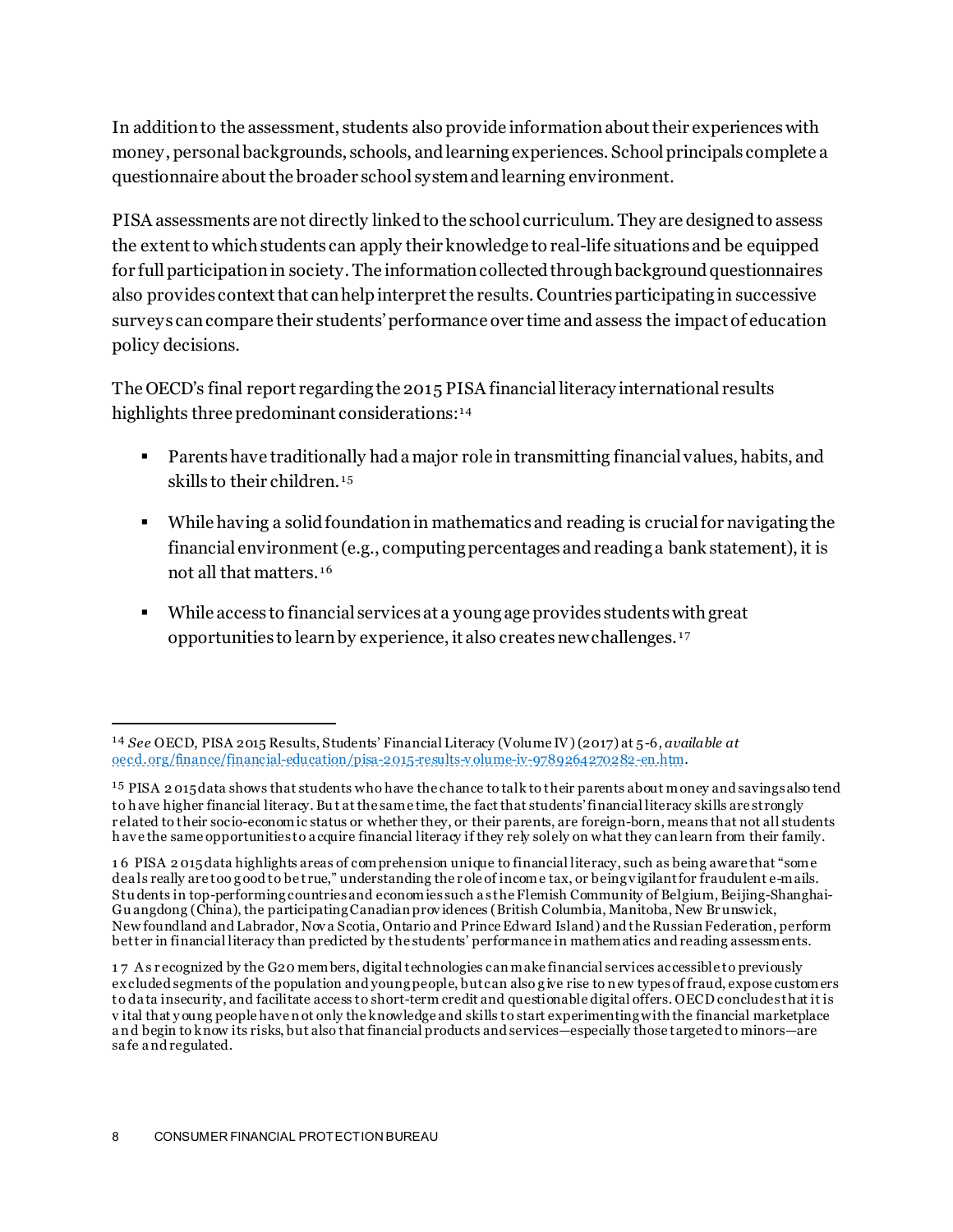Students in the United States scored around the average of the 10 OECD countries and economies that participated in the financial literacy assessment in 2015.<sup>18</sup> This was largely unchanged from the 2012 results where the United States also ranked in the middle.<sup>19</sup>

- About 22% of students in the United Statesdo not reach the baseline level of proficiency (Level 2) in financial literacy.[20](#page-9-2) At best, these students can identify common financial products and terms, recognize the difference between needs and wants, and make simple decisions on everyday spending in contexts that they are likely to have experienced personally.
- Only 10% of students in the United States are top performers in financial literacy (Level 5).[21](#page-9-3) These students can analyze complex financial products, solve non-routine financial problems and show an understanding of the wider financial landscape.

The purpose of this brief is to generate a greater understanding of one more important finding from the PISA data: Across all countries, and particularly prevalent in the United States, a gap in financial literacy is based on socioeconomic status.According to the OECD report, high socioeconomic students scored, on average, 89 points higher than disadvantaged students did across OECD countries.[22](#page-9-4) In the United States, the top quarter of households by socioeconomic status scored 97 points higher than those from the lowest quarter of households by socioeconomic status. Given that family background is such an important driver of financial literacy, this brief then explores the roles of three potential forces that may mitigate this gap: financial socialization, schools, and bank accounts.

To begin to explore these questions, the CFPBtook a deeper dive into the U.S. assessment results and the data in the money management questionnaire which is a student survey regarding interactions with the financial world that accompanies the financial literacy exam.[23](#page-9-5)

<span id="page-9-0"></span>l 1 8 *See* OECD, PISA 2015 *Results, Students' Financial Literacy: United States Country Notes (Volume IV)* (2017), *available at* [oecd.org/pisa/PISA-2105-Financial-Literacy-USA.pdf](http://www.oecd.org/pisa/PISA-2105-Financial-Literacy-USA.pdf).

<span id="page-9-1"></span><sup>1 9</sup> *See* OECD, PISA 2012 Results, *Students' Financial Literacy: United States Country Notes (Volume IV)* (2014), *available at* [oecd.org/unitedstates/PISA-2012-results-finlit-usa.pdf](http://www.oecd.org/unitedstates/PISA-2012-results-finlit-usa.pdf).

<span id="page-9-2"></span><sup>2 0</sup> *See* OECD, PISA 2015 Results, *Students' Financial Literacy: United States Country Notes (Volume IV)* (2017), *available at* [oecd.org/pisa/PISA-2105-Financial-Literacy-USA.pdf](http://www.oecd.org/pisa/PISA-2105-Financial-Literacy-USA.pdf).

<span id="page-9-3"></span><sup>2 1</sup> *See* OECD, PISA 2015 Results, *Students' Financial Literacy: United States Country Notes (Volume IV)* (2017), *available at* [oecd.org/pisa/PISA-2105-Financial-Literacy-USA.pdf](http://www.oecd.org/pisa/PISA-2105-Financial-Literacy-USA.pdf).

<span id="page-9-4"></span><sup>2 2</sup> *See* OECD, PISA 2015 Results, *Students' Financial Literacy: United States Country Notes* (Volume IV ) (2017), *available a*[t oecd.org/pisa/PISA-2105-Financial-Literacy-USA.pdf](http://www.oecd.org/pisa/PISA-2105-Financial-Literacy-USA.pdf).

<span id="page-9-5"></span><sup>2 3</sup> Th e questions in the money management survey include:whether or n ot the student has bank accounts; whether th e student has prepaid debt cards; students' attitudes towards saving, spending, and working; ways in which the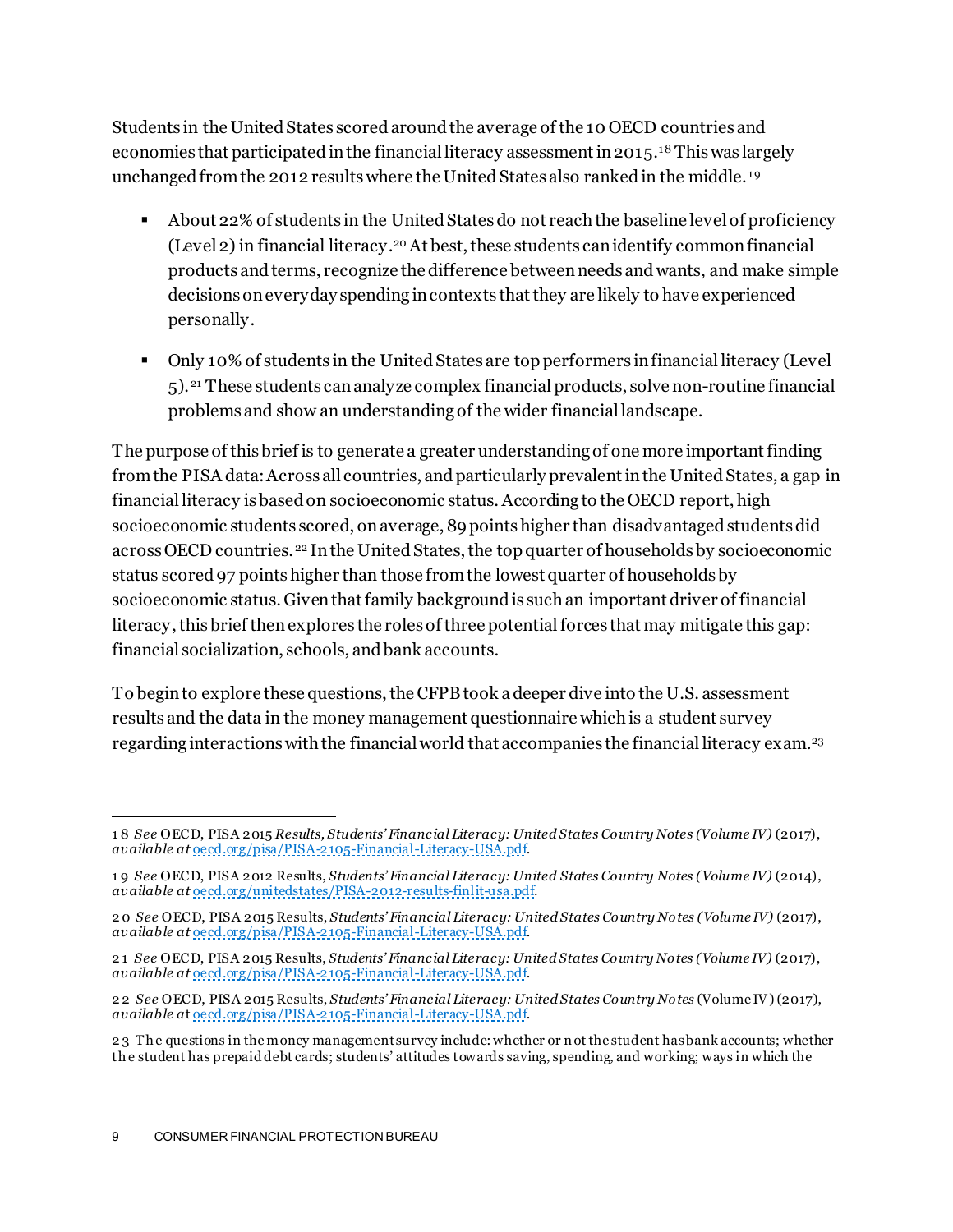There were 5,712 students in the United States who participated in the PISA 2015 assessment.<sup>[24](#page-10-0)</sup> All these respondents have financial literacy scores, but only a subset of students responded to questions in the money management questionnaire. The sample for the research question of interest consists of 1,486 students (or 26%) who completed the money management questionnaire.[25](#page-10-1)

The mean financial literacy score for the sample of interest is 491.5; this mean is not statistically different from the mean financial literacy score for the full U.S. sample at the 95% level. Thus, there may not be a reason to think that the final sample, those who completed the money management questionnaire, is systematically different from the full U.S. sample.

The fact that the financial literacy of 15-year-old students in the United States remains low highlights the challenge of identifying and improving how youth develop the tools and knowledge necessary to be successful at managing financial challenges later in life. To improve the financial literacy of 15-year-old students in the United States, it is important to first consider the ways in which youth develop financial skills and knowledge at young ages.

The CFPB recognizes the need to understand the childhood origins of financial capability. By identifying these roots, practitioners may find promising practices and strategies to support the development of youth financial capability. To support this development, the CFPB conducted research that identifies the building blocks to help youth achieve financial capability.<sup>[26](#page-10-2)</sup>This research examines how, when, and where youth typically acquire critical attributes, abilities, and opportunities that support the development of adult financial capability and financial wellbeing. During teen and young adulthood years (ages 13-21), explicit financial knowledge and decision-making skills become more relevant. For example, young people may have more opportunities to begin to make purchases on their own and take on financial responsibilities, such as opening a bank account. Additionally, young adults may begin to engage in experiential

l stu dent obtains money; student/parent discussions about money; and a host of other measures r elated to y outh fin ance a ttitudes and behaviors.

<span id="page-10-0"></span><sup>2 4</sup> *See* OECD, PISA 2015 Results, *Students' Financial Literacy* (Volume IV) (2017) a t 152, *available at* [oecd.org/finance/financial-education/pisa-2015-results-v olume-iv-9789264270282-en.htm](http://www.oecd.org/finance/financial-education/pisa-2015-results-volume-iv-9789264270282-en.htm).

<span id="page-10-1"></span><sup>2 5</sup> *See* OECD, PISA 2015 Results, *Students' Financial Literacy* (Volume IV) (2017) a t 160, *available at* [oecd.org/finance/financial-education/pisa-2015-results-v olume-iv-9789264270282-en.htm](http://www.oecd.org/finance/financial-education/pisa-2015-results-volume-iv-9789264270282-en.htm). Since there were some stu dents who skipped some items, the full sample varies when the model includes a dditional independent v ariables. If a ll specifications include only the smaller sample that includes n o missing values for any independent variables of in terest, the results remain unchanged.

<span id="page-10-2"></span><sup>2 6</sup> *See* Consumer Financial Protection Bureau, *Building Blocks to Help Youth Achieve Financial Capability: A new m odel and recommendations* (2016) *available at* [consumerfinance.gov /data-research/research-reports/building](https://www.consumerfinance.gov/data-research/research-reports/building-blocks-help-youth-achieve-financial-capability/)[blocks-help-y outh-achieve-financial-capability/.](https://www.consumerfinance.gov/data-research/research-reports/building-blocks-help-youth-achieve-financial-capability/)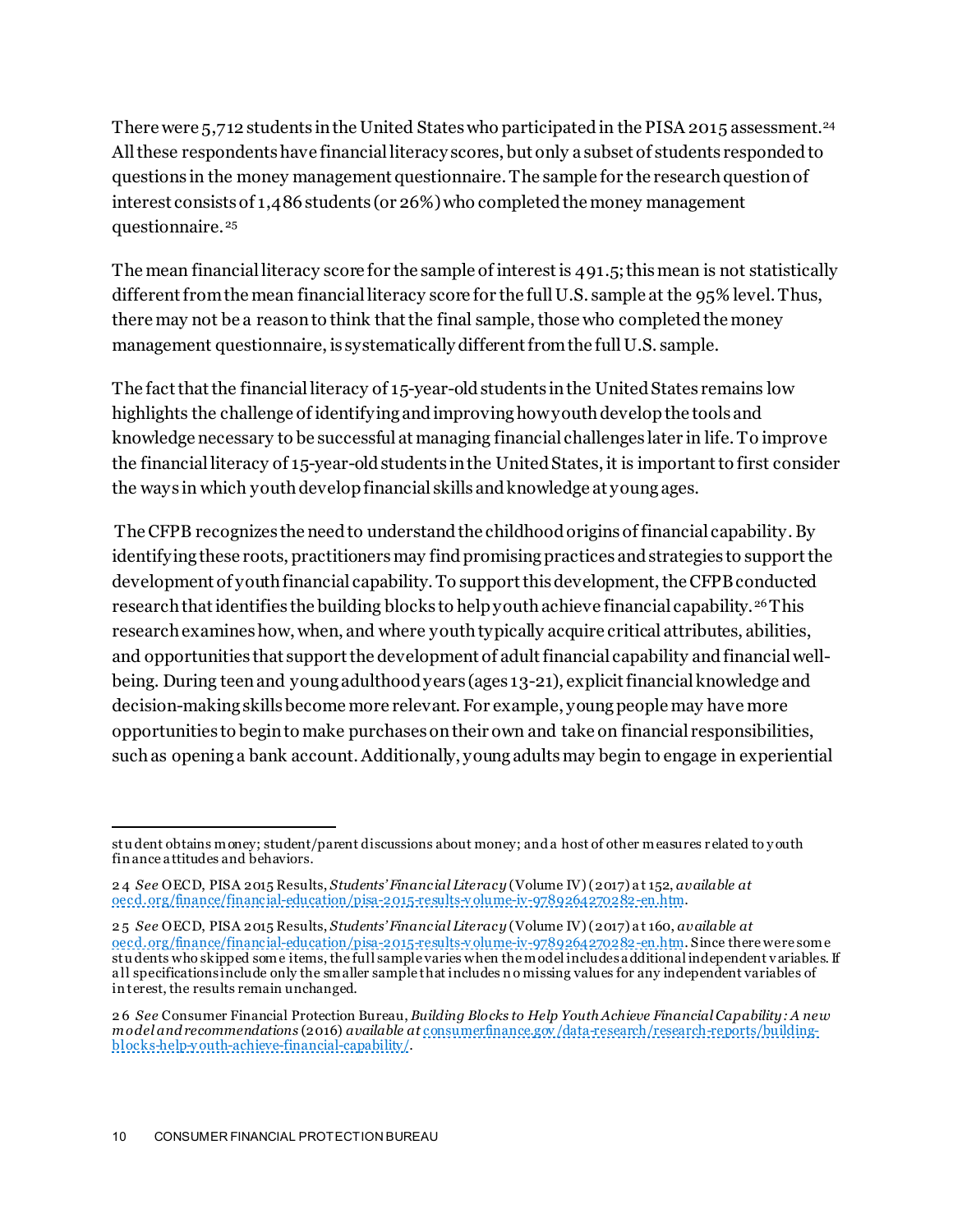learning<sup>[27](#page-11-0)</sup> and begin to develop firsthand knowledge and skills that they will use to make initial financial decisions. Even before young people become financially active, the development of financial capability is also influenced by a process called "financial socialization," which are attitudes, norms and habits they may learn from family members as well as from sources outside the home, including peers, people at school, community members, and the media.

The PISA data allowsus to explore hypotheses about the potential roles of experiential learning (by reporting having a bank account) and financial socialization (in the form of reported frequency of talking with parents about money) in closing financial literacy gaps.

l

<span id="page-11-0"></span><sup>2 7</sup> Ex periential learning is the process of deriving meaning from direct or hands-on experiences. Experiential learning oppor tunities encourage children and youth to take initiative, make decisions, experience the results of their choices, a n d learn through reflection.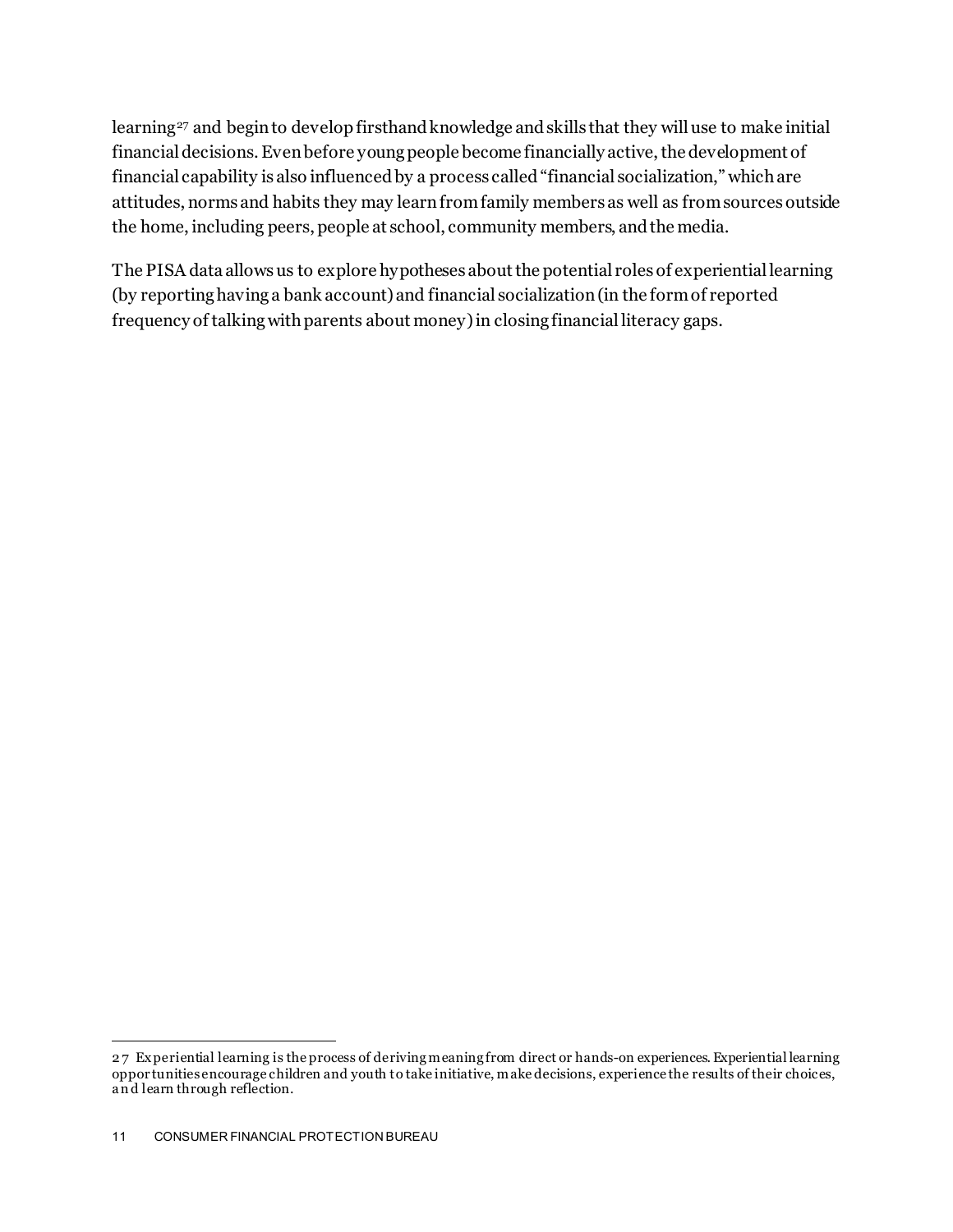## <span id="page-12-0"></span>2. Association between socioeconomic status and financial literacy

One of the clearest findings from the PISA data is that the differences across financial literacy scores are associated with parental socioeconomic status. Rather than simply using household income, the PISA measure for economic, social, and cultural status (ESCS) includes parental education, highest parental occupation, and home possessions (which includes the number of books in the home).[28](#page-12-1) In all models, the ESCS measure is in quartiles. Figure 1 shows that, descriptively, students in families from the top quartile of the ESCS distribution score roughly 86 points higher than students in families from the bottom quartile of the ESCS distribution. The difference in scores represents more than one proficiency level, as each level spans roughly 75 points. Even the difference between the top two quartiles is significant: those in the top quartile score 58 points higher on average than those from families in the third highest quartile. The 95% confidence interval around this estimate is also reported with the error bars in the diagram, showing that the bottom three quartiles are statistically different from the top quartile. However, the lowest two quartiles are not statistically different from each other.

These descriptive trends suggest that parental resources are important in determining the financial literacy of 15-year-old students. To boost the financial literacy of youthin the United States, one strategy would be to focus on the segments with the greatest gaps. The data clearly points to youth from households of lower socioeconomic status as scoring the lowest in financial literacy. The subsequent analysis considers how accounting for additional student, parent, and school characteristics can reduce the importance of the relationship between socioeconomic status and financial literacy for 15-year-old students.

<span id="page-12-1"></span> <sup>28</sup>*See* OECD, *PISA Scaling procedures and construct validation of context questionnaire data* (2015) a t 339, *available at* [oecd.org/pisa/sitedocument/PISA-2015-Technical-Report-Chapter-16-Procedures-and-Construct-](https://www.oecd.org/pisa/sitedocument/PISA-2015-Technical-Report-Chapter-16-Procedures-and-Construct-Validation-of-Context-Questionnaire-Data.pdf)[V a lidation-of-Context-Questionnaire-Data.pdf](https://www.oecd.org/pisa/sitedocument/PISA-2015-Technical-Report-Chapter-16-Procedures-and-Construct-Validation-of-Context-Questionnaire-Data.pdf).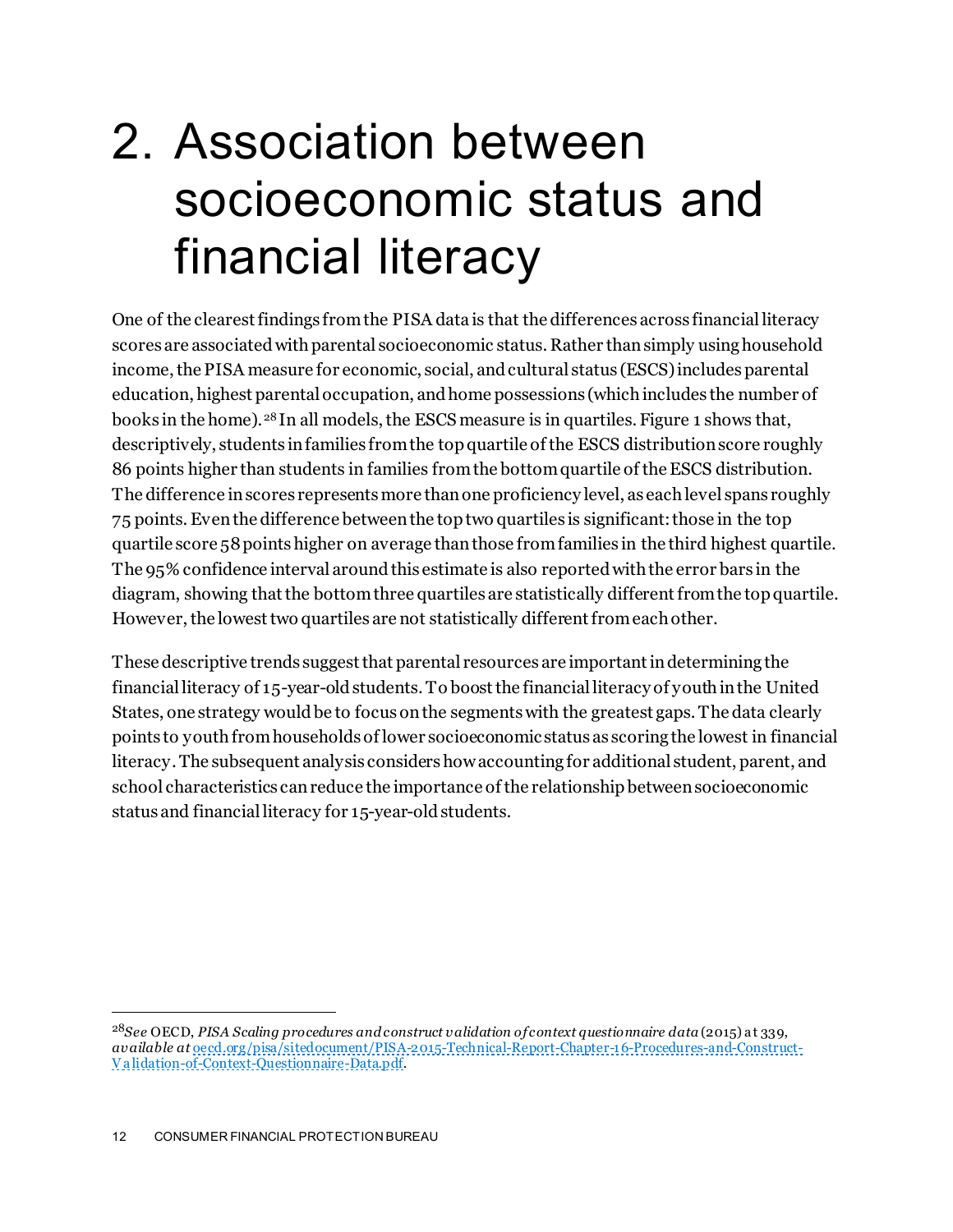

#### **FIGURE 1:** PISA FINANCIAL LITERACY SCORES BY ECONOMIC, SOCIAL, AND CULTURAL STATUS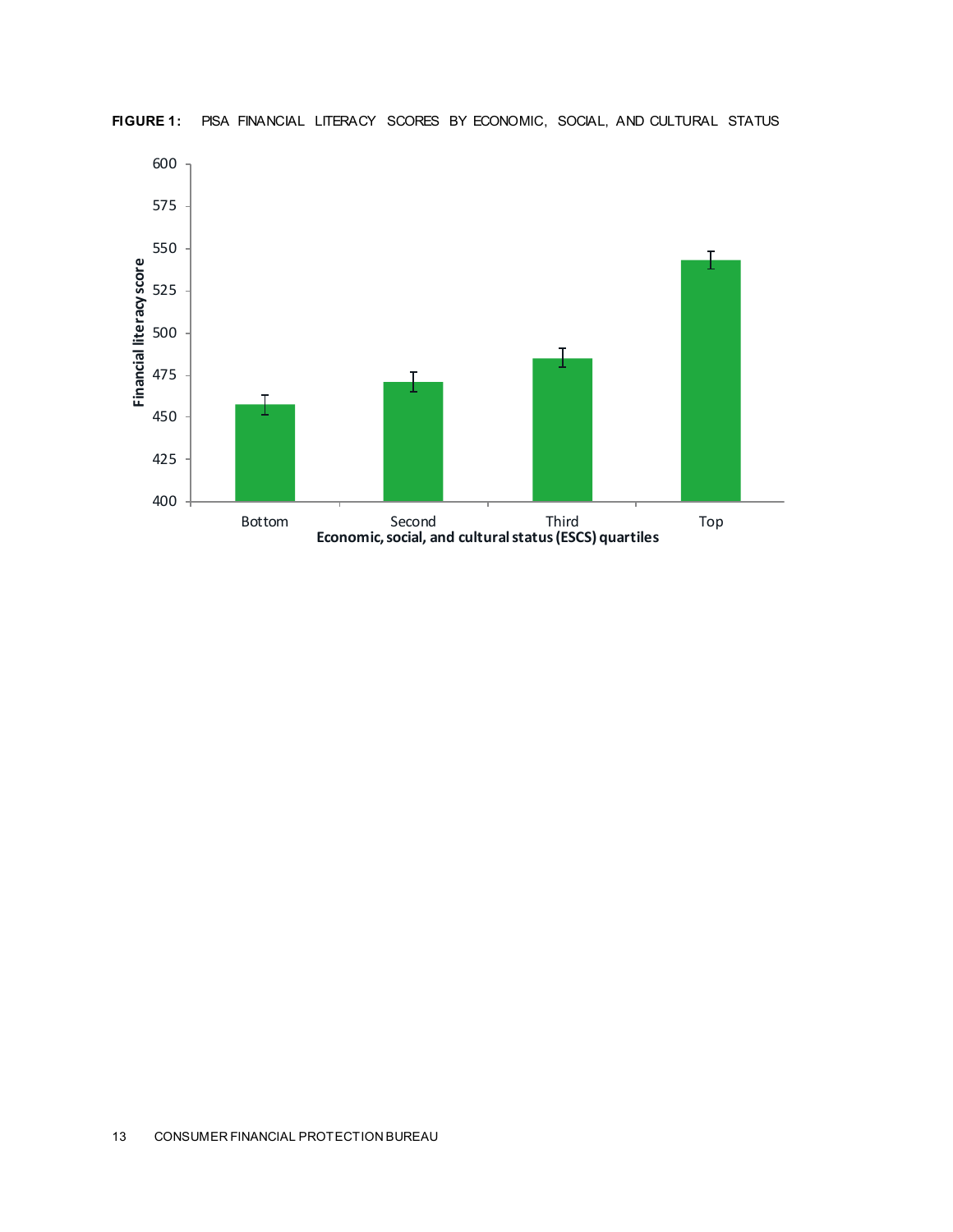### <span id="page-14-0"></span>3. Effects of financial socialization

Financial socialization is the process by which people acquire and develop the knowledge, behaviors, and beliefs about money that influence their financial practices and attitudes.<sup>[29](#page-14-1)</sup> Some research suggests that the most influential agents of financial socialization are families and in particular, parents. [30](#page-14-2),[31](#page-14-3) Given the large difference in financial literacy scores based on socioeconomic status, exploring the degree to which families with higher socioeconomic status are more likely to engage in financial socialization with children than those with lower socioeconomic status may help to explain the gap in PISA financial literacy scores.

In the PISA data shown in Figure 2, the financial literacy survey asks how often the student talks with a parent or adult family member about money matters, <sup>[32](#page-14-4)</sup> where 88% of students report having such conversations. The question further asks about the frequency of conversations.

#### **FIGURE 2:** DISTRIBUTION OF FREQUENCY OF CONVERSA TION WITH ADULTS ABOUT MONEY MATTERS



<span id="page-14-1"></span> <sup>29</sup> Kim , J., T. Spangler, and M. Gutter, *Extended families: Support, socialization, and stress*. Family and Consumer Sciences Research Journal, 45.1 (2016): pages 104-118. Danes, S. M., *Parental perceptions of children's financial socialization*. Financial Counseling and Planning, 5 (1994): 127-146.

<span id="page-14-2"></span><sup>30</sup> Kim , J., and S. Chatterjee, *Childhood financial socialization and young adults' financial m anagement*. Journal of Fin ancial Counseling and Planning, *24*.1 (2013): 61–79.

<span id="page-14-3"></span><sup>31</sup> Kim , J., J. LaTaillade, and H. Kim, Family processes and a dolescents' financial behaviors. *Journal of Fam ily and Economic Issues*, *32*.4 (2011):668–679.

<span id="page-14-4"></span><sup>32</sup> Specifically, the survey asks "How often do y ou discuss money matters with parents/guardians or other a dult r elatives?"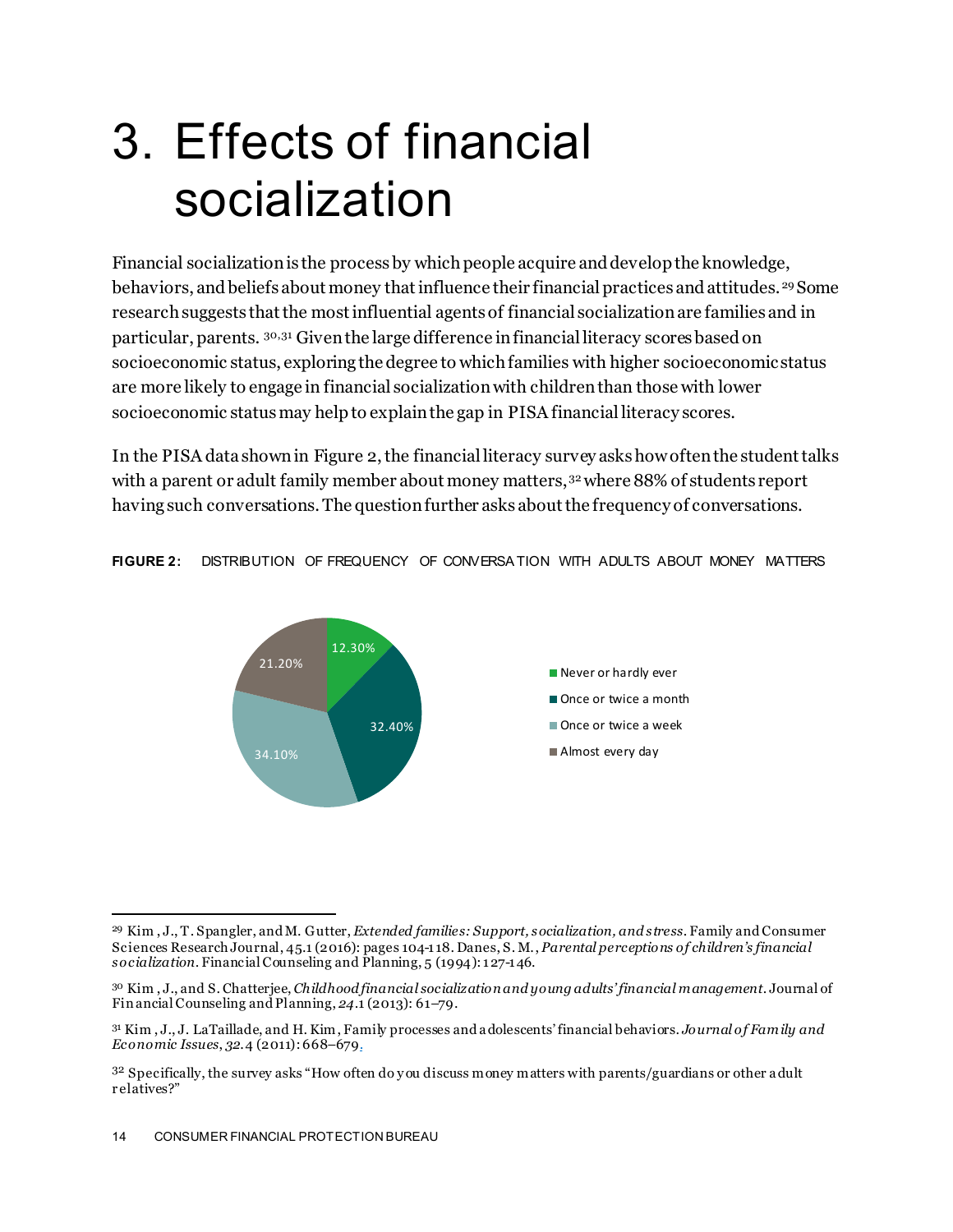The data revealsno clear differences in individual-or family-level characteristics with the frequency of parental conversations across a number of dimensions. First, Figure 3 shows there is no difference in frequency of conversations across socioeconomic status or ESCS quartiles.

**FIGURE 3:** DIFFERENCES ACROSS ESCS QUARTILES IN THE FREQUENCY OF CONVERSATIONS ABOUT





Second, as shown in Figure 4, there are no differences across gender in the frequency of conversations about money. Male and female students report similar patterns in frequency of parental conversations, suggesting that parents do not treat male and female children differently when discussing money matters.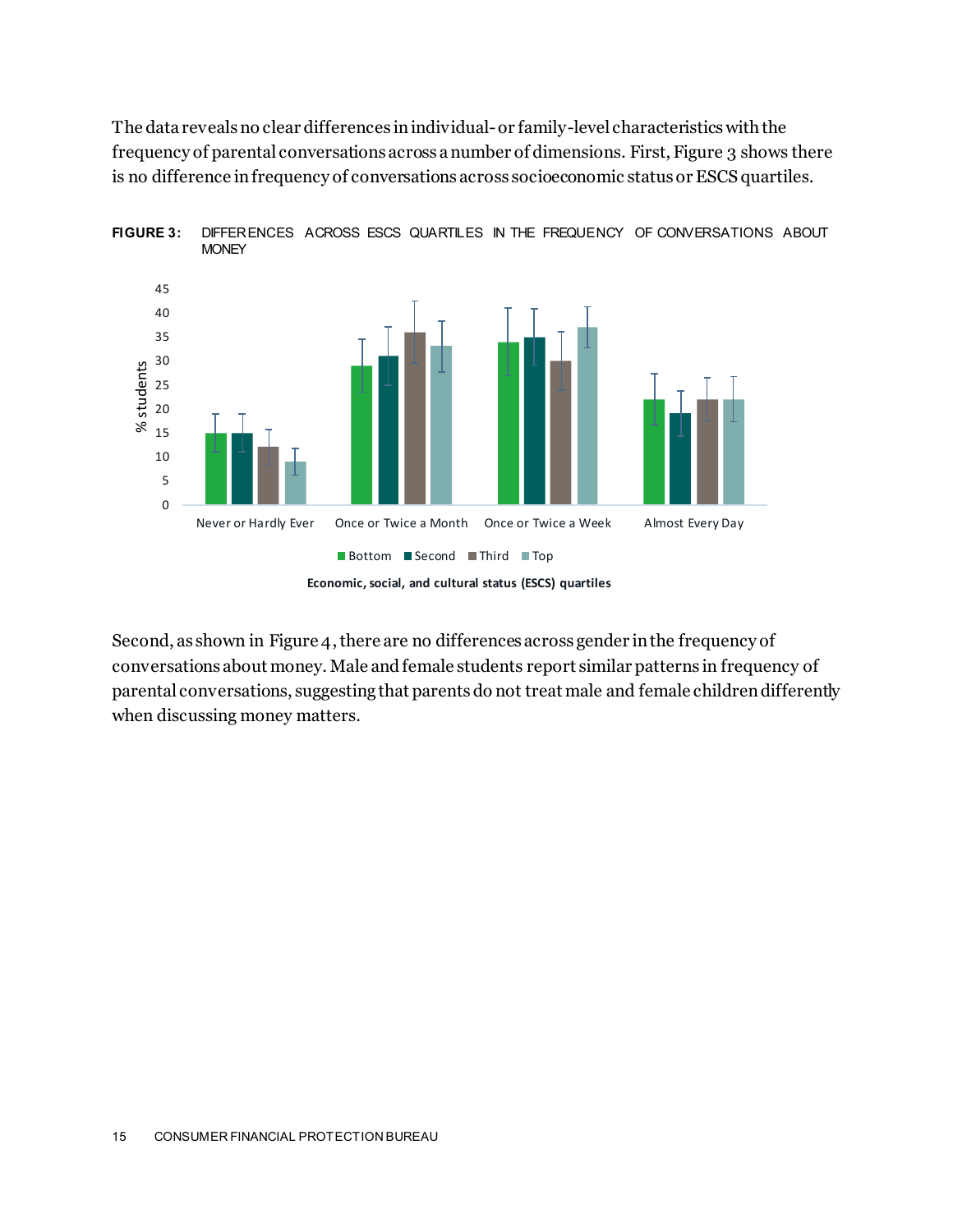

**FIGURE 4:** DIFFERENCES ACROSS GENDER IN THE FREQUENCY OF CONVERSATIONS ABOUT MONEY

Third, Figure 5 shows there are also no statistical differences across predominant languages spoken at home or whether or not the child is a "native" to the United States (see Figure 6), which in the PISA data means that at least one parent was born in the United States. Non-native students are defined as second-generation immigrant students (those born in the country of assessment but whose parent[s] were born in another country) and first-generation immigrant students (those students born outside the country of assessment and whose parents were also born in another country).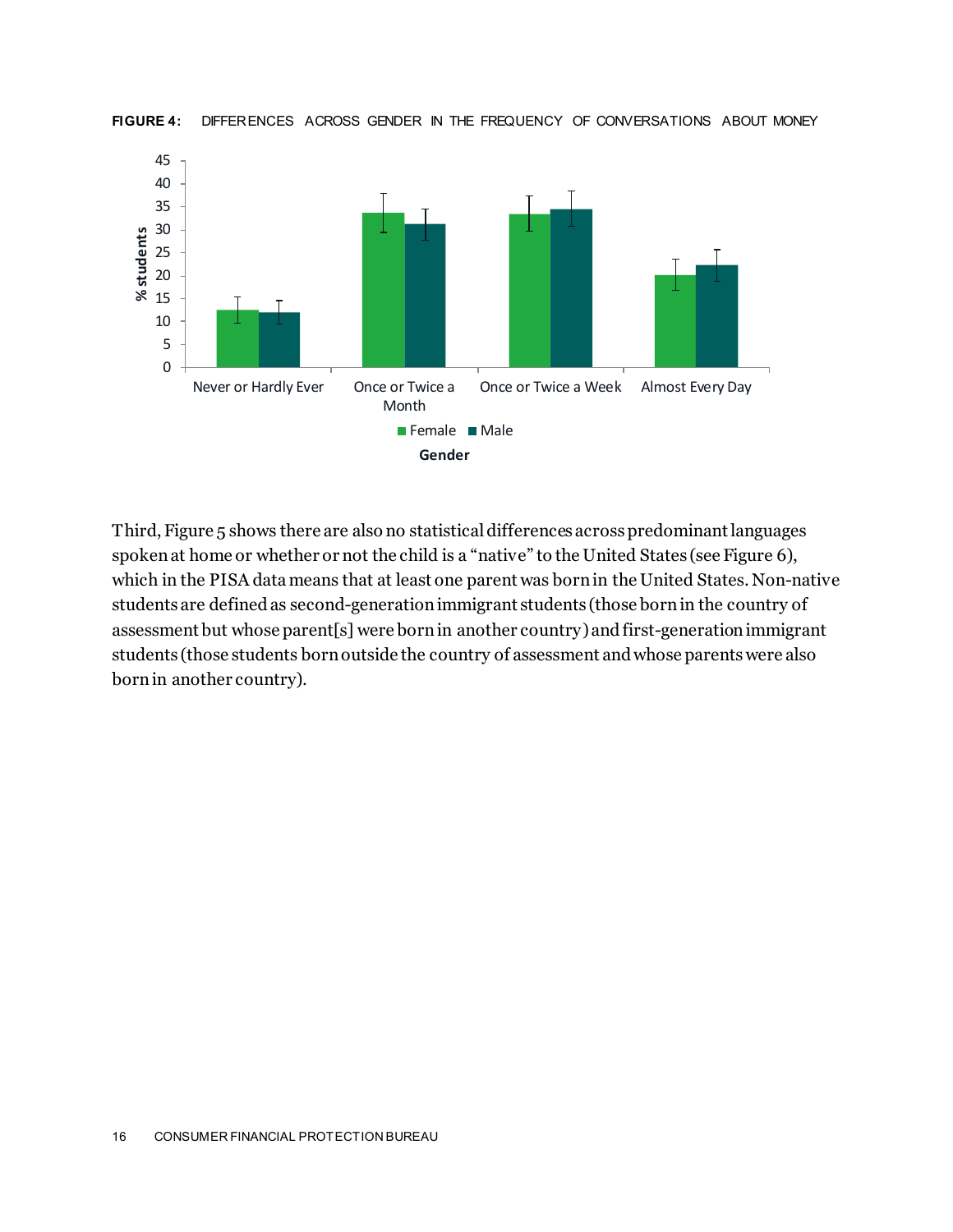

**FIGURE 5:** DIFFERENCES ACROSS PREDOMINANT LANGUAGES SPOKEN AT HOME IN THE FREQUENCY OF CONVERSA TIONS ABOUT MONEY



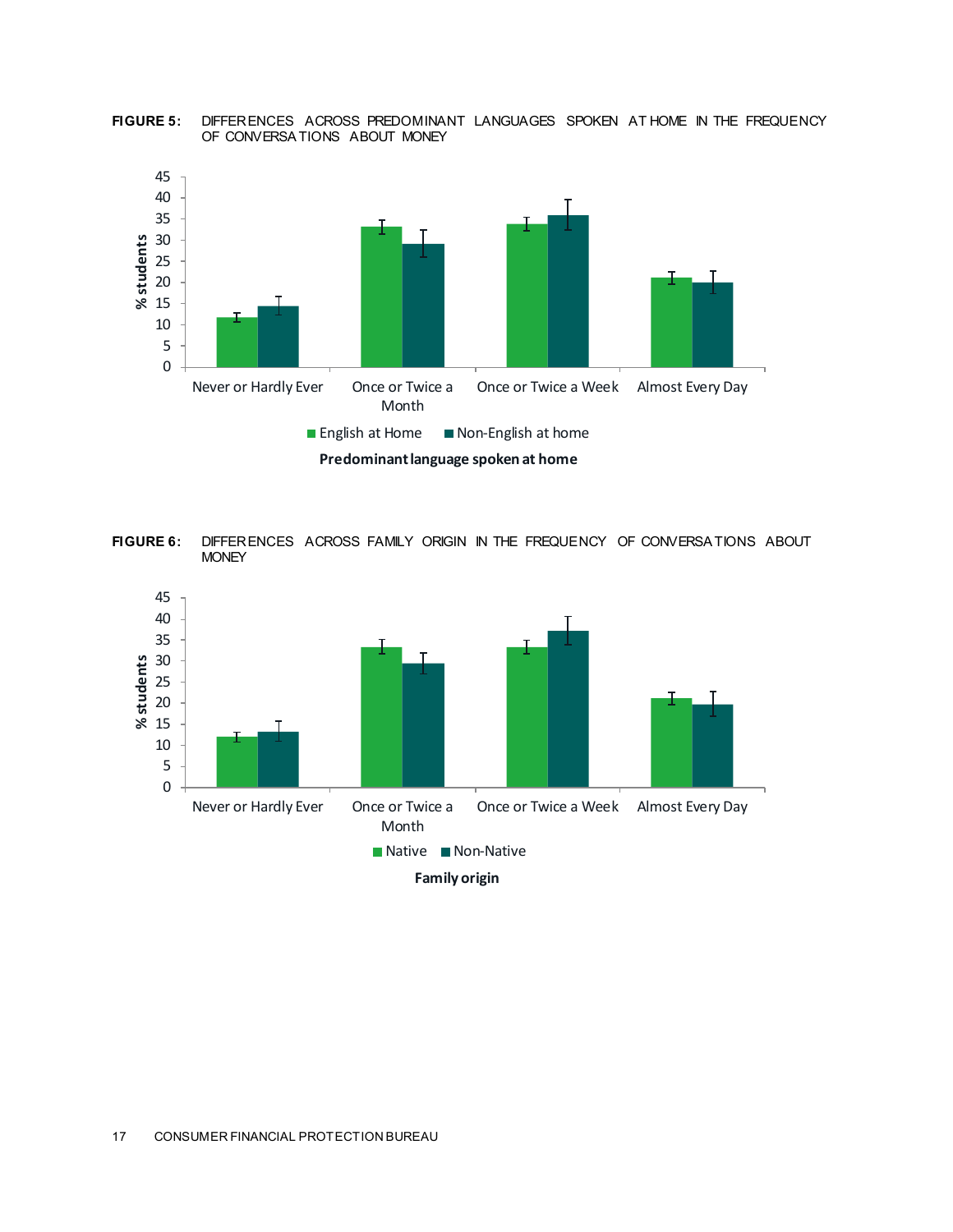Fourth, there are few differences in the frequency of money-related conversations across race. One exception is that there is a slightly greater likelihood for non-White students to report having daily conversations with family about money (see Figure 7). When breaking down racial data further, there are no statistical differences across additional race and ethnicity categories, though the samples grow smaller and standard deviations increase. Lastly, there are no differences in the frequency of conversations based on city size (see Figure 8).



**FIGURE 7:** DIFFERENCES ACROSS NON-WHITE AND WHITE STUDENTS IN THE FREQUENCY OF CONVERSATIONS ABOUT MONEY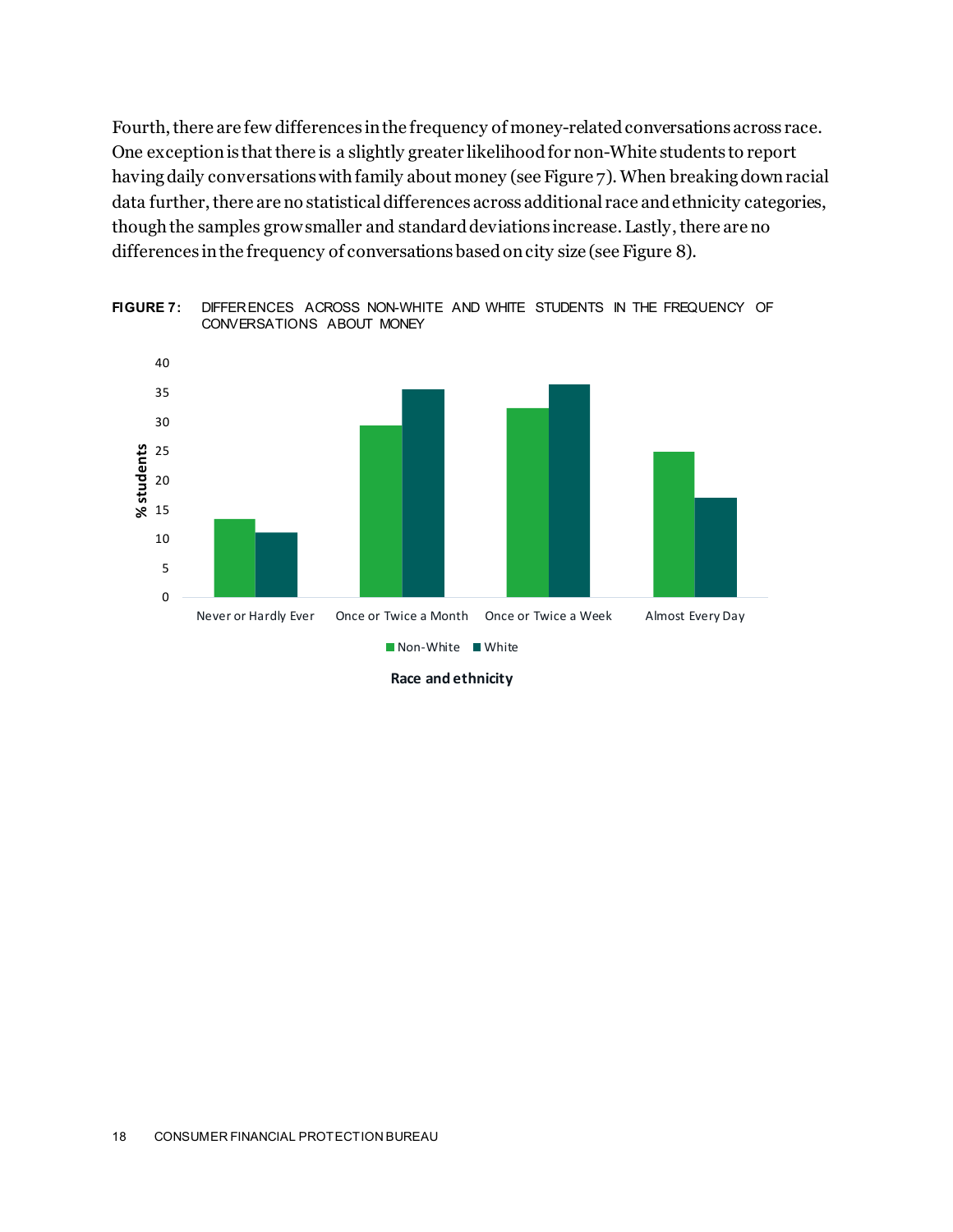

**FIGURE 8:** DIFFERENCES ACROSS CITY SIZE IN THE FREQUENCY OF CONVERSA TIONS ABOUT MONEY

In the next step, a regression model controlling for frequency of money management conversations uses dummy variables to consider the correlation between ESCS in quartiles and financial literacy scores. The differences in socioeconomic status in explaining financial literacy scores persist and remain similar in magnitude to the descriptive trends plotted earlier. In summary, the lack of difference in frequency of money conversations across ESCS, coupled with the lack of measurable effect of having more frequent conversations on financial literacy scores, suggest that frequency of parental conversation is not the prime explanation of differences in scores across the ESCS distribution.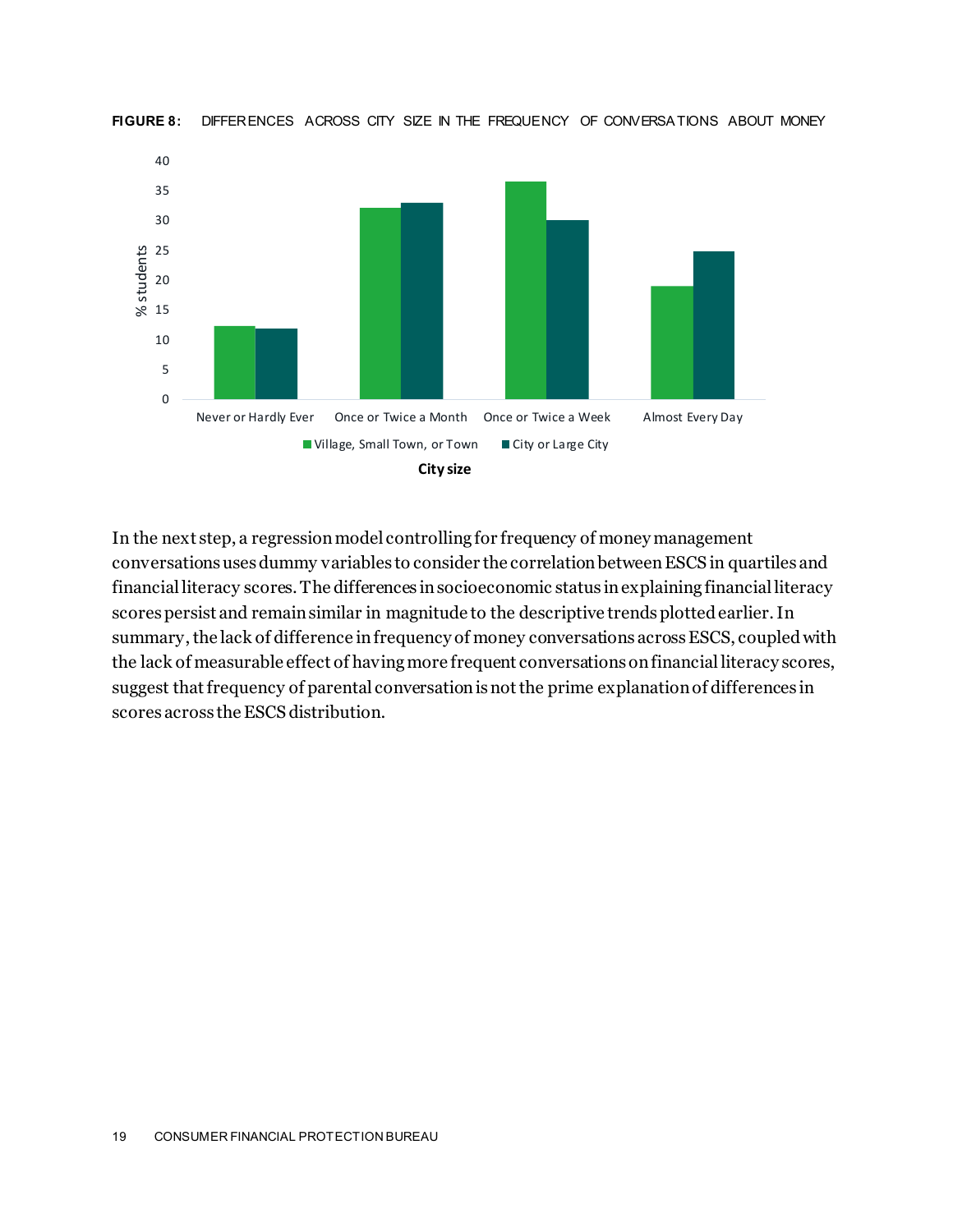## <span id="page-20-0"></span>4. School characteristics association with financial literacy

The next analysis explores the degree to which school characteristics are associated with financial literacy.

This analysis uses the full PISA data, including 5,330 observations. To measure school characteristics, the analysis focuses on the fraction of students receiving free and reduced-price lunch (FRPL). In the model, FRPL is in quartiles based on the full sample: 0-25% FRPL, 25-50% FRPL, 50-75% FRPL, and over 75% FRPL. The regression models omit the 25-75% category, which acts as our baseline comparison group. The regression results control for parental socioeconomic status using the ESCS measure. Though the ESCS measure and FRPL measure seem to capture similar attributes, the measures are in fact distinct. For example, of students from the top ESCS quartile, 50.8% are not attending schools with the fewest fraction of students receiving FRPL. Similarly, of students from the bottom ESCS quartile, 52.1% attend schools that do not have the highest rates of students receiving FRPL.

Table 2 shows the correlation between school FRPL and financial literacy scores in the PISA data, controlling for parental ESCS.

- Students in schools with less than 25% of students receiving FRPLscore about 20 points *higher* than those with 25-50% students receiving FRPL
- Students in schools with 50-75% of students receiving FRPL score about 34 points *lower* than students in schools with 25-50% of students receiving FRPL
- Students in schools with over 75% of students receiving FRPL score approximately 43 points *lower*than students in schools with 25-50% of students receiving FRPL

Since each proficiency level spans 75 points and the model already accounts for parental socioeconomic status, this difference across schools is quite large: over one-half of a proficiency level. These results are depicted in Figure 9.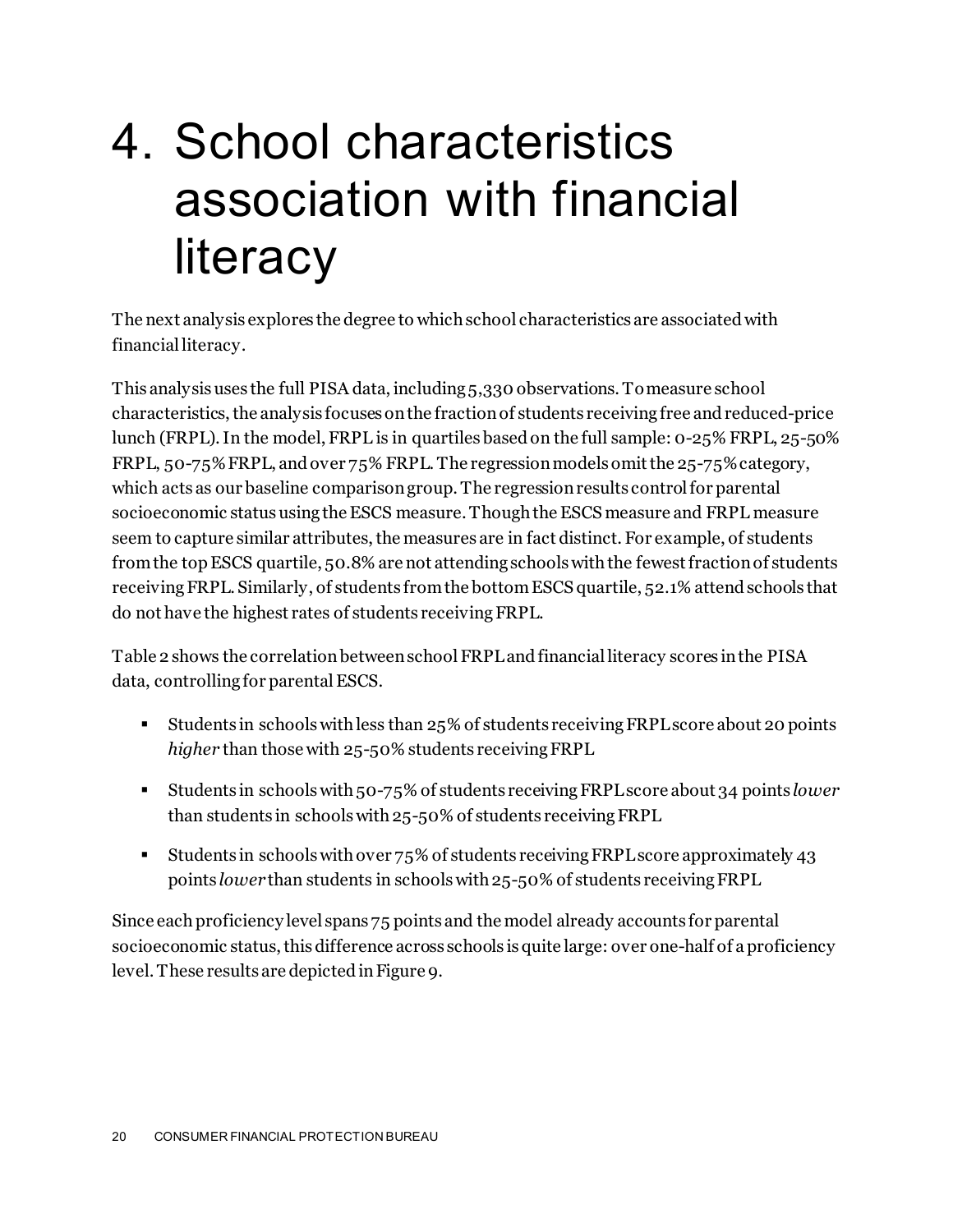

**FIGURE 9:** DIFFERENCES IN SCORES BASED ON SCHOOL FRPL, COMPA RED TO SCHOOLS WITH 25-50% FRPL (BASELINE)

In these formal models (Table 2), ESCS still remains important after accounting for school-level poverty[33](#page-21-0) through the FRPL measure. This means that school characteristics cannot fully explain the socioeconomic status gap present in the descriptive Figure 1. However, the effects of ESCS are mitigatedwhen the independent effect of school FRPL is included. The top ESCS quartile scores roughly 70 points higher than the bottom quartile, which is smaller than the 86 point difference in Figure 1.

| <b>SCHOOL CHARACTERISTIC</b> | <b>FINANCIAL LITERACY SCORE</b> |         |
|------------------------------|---------------------------------|---------|
| <b>ESCS Bottom quarter</b>   | $-21.44$                        | $***$   |
|                              | (4.350)                         |         |
| <b>ESCS Top quarter</b>      | 48.50                           | $***$   |
|                              | (4.792)                         |         |
| Less than 25% FRPL           | 19.15                           | $\star$ |
|                              | (7.642)                         |         |
| 50-74.9% FRPL                | $-31.99$                        | $***$   |
|                              | (6.733)                         |         |
| 75% or more FRPL             | $-60.53$                        | $***$   |
|                              | (8.252)                         |         |
| Observations                 | 5,330                           |         |

**TABLE 2:** ASSOCIATION BETWEEN SCHOOL FRPL AND FINANCIAL LITEARCY SCORES, CONTROLLING FOR ECONOMIC, SOCIAL, AND CULTURAL STATUS (ESCS)

<span id="page-21-0"></span> <sup>33</sup> For the purposes of this r eport, school-level pov erty is defined as the percentage of students receiving FRPL.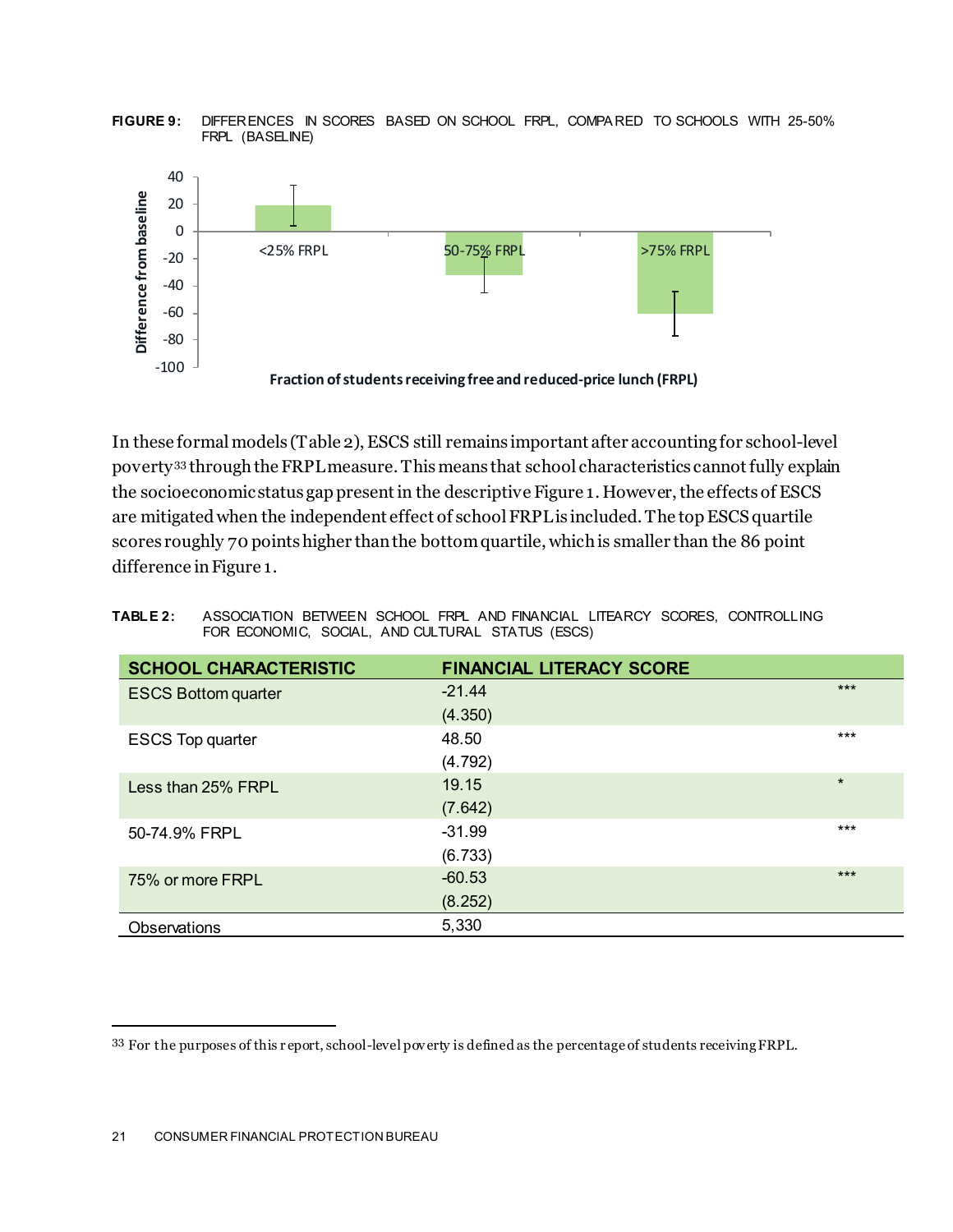Notes: Da ta from 2015 U.S. PISA Mon ey Management Questionnaire. Regression coefficients are r eported. Ex cluded g r oups are ESCS middle quarters; 25%-7 5% FRPL; \* p<0.05, \*\* p<0.01, \*\*\* p<0.001.

Recent research has shown that school-based financial education can improve credit scores, reduce delinquencies, improve student postsecondary education financing, and reduce nonstudent debt.<sup>[34,](#page-22-0)[35](#page-22-1),[36](#page-22-2)</sup> For example, in Brown et al. (2016), the authors used data from the Jump\$tart Coalition, the Council on Economic Education, and state law databases to determine when each post-2000 mandate was passed. They studied all mandates requiring financial education be included in some way, looking at the first graduating class affected, and focusing on 19-to 29-year-olds. Research found decreasednonstudent debt, increased student debt, increasedlikelihood of having a credit file, and decreased likelihood of default.

In Urban et al.  $(2018)$ , the effect of very specific states' requirements on financial behaviors was isolated. Findings show that financial education improves credit scores and decreases delinquency rates. Notably, the effects suggest that each sequential graduating class subject to the course requirement saw additional benefits.

Stoddard and Urban (2019) estimated the effects of graduation requirement mandates on new outcomes: student loan decisions. Because many states directly include "financing postsecondary education" as part of their graduation standards, evaluating how these standards affect behavior is important yet complex. The results suggest that financial education shifted students from high-cost (such as credit cards and private student loans) to lower-cost borrowing options (such as Stafford loans). The results further show that for less-affluent families, financial education increased the likelihood of having a Stafford loan, while decreasing the probability of working while in school. The education did not affect the decision to attend a public instead of a private school, a two-year vs. a four-year school, or a school in-state vs. outof-state. In light of these findings, devoting resources to schools with characteristics such as lower socioeconomic status could improve financial literacy and downstream financial outcomes for youth. An additional resource that stakeholders may consider is the CFPB's report, "A review of youth financial education: Effects and evidence," which provides insights about rigorous evidence that has been established regarding youth financial education and a roadmap for exploring what types of financial education hold the most promise.

<span id="page-22-0"></span> <sup>34</sup> Ur ban, Carly, Ma ximilian Schmeiser, Alexandra Br own, and J. Michael Collins. *The Effects of High School Personal Financial Education Policies on Financial Behavior*. Economics of Edu cation Rev iew Forthcoming (2018).

<span id="page-22-1"></span><sup>35</sup> Stoddard, Christiana and Carly Urban. *The Effects of Financial Education Graduation Requirements on Postsecondary Financing Decisions*. Journal of Mon ey, Credit, and Ba nking Forthcoming (2019).

<span id="page-22-2"></span><sup>36</sup> Br ow n, Meta, John Grigsb, Wilbur van der Klaauw, Jaya Wen, and Ba sit Zafar. *Financial education and the debt behavior of the young.* The Rev iew of Financial Studies, 29.9 (2016): 2490-2522.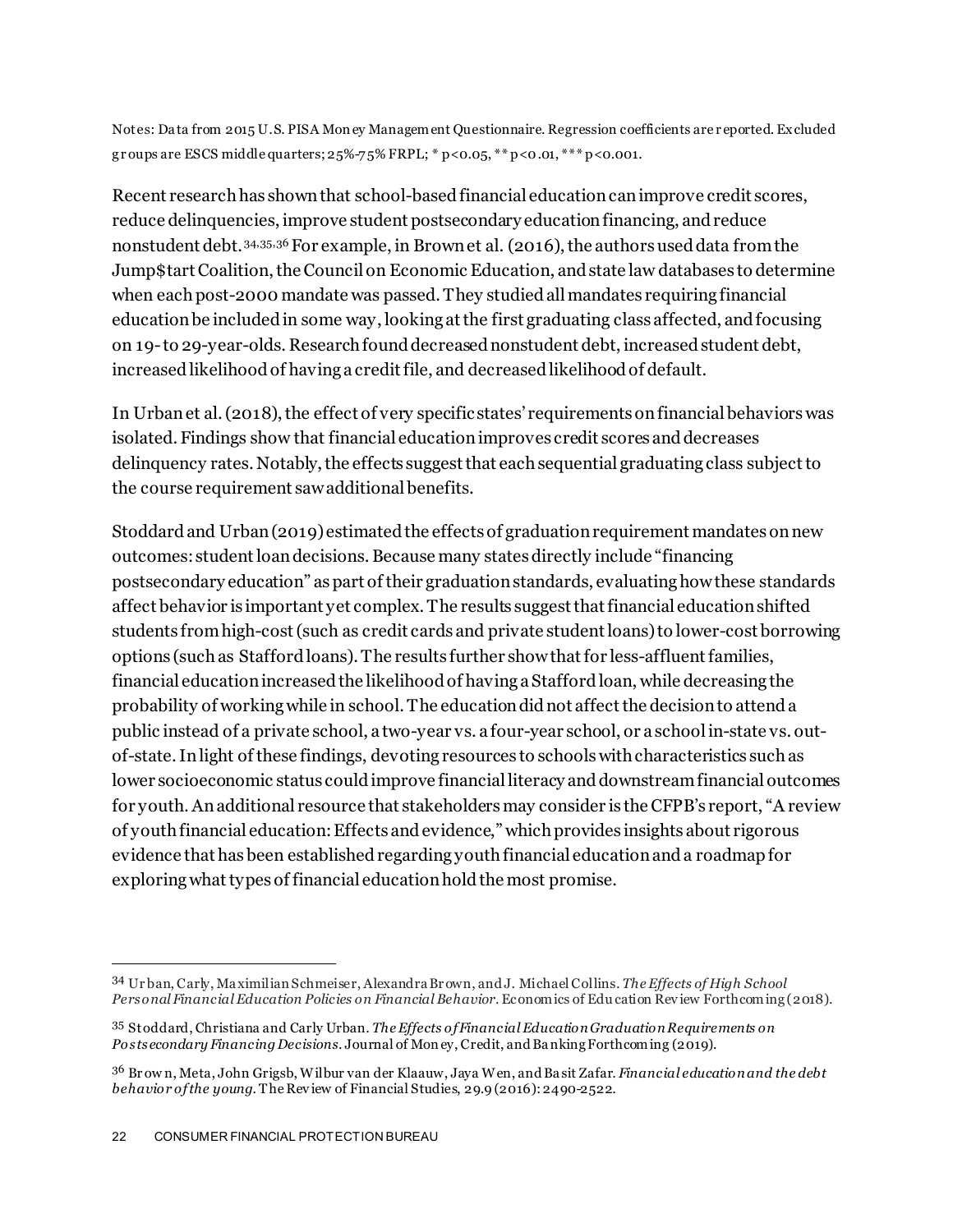## <span id="page-23-0"></span>5. Association between having a bank account and financial literacy

Another approach to potentially improve youth financial literacy is increasing access to bank accounts among younger people. This analysis seeks to determine the correlation between students' self-reports of having a bank account and their financial literacy assessments in the PISA data. While research shows that experiential learning throughhavingbank accounts is a contributor to youth financial literacy, [37](#page-23-2) these programs vary widely so opportunities exist to further refine our understanding of what approaches are effective and when. Because the PISA data doesnot allow for a randomized control trial or a natural experiment setting through which to study this effect, these results represent a correlation, not a causal analysis, of the relationship. As this is the first attempt to analyze these effects,[38](#page-23-3) these results contribute to the greater literature but remain a starting point for future work. Starting with the basic correlation, the analysis seeks to understand how adding control variables for parental socioeconomic status, school characteristics, and student demographic characteristics affect the baseline estimates.

### <span id="page-23-1"></span>5.1 Sample and analysis

This analysis uses the responses to the money management questions (1,486 students). More than half (53.3%) of respondents in the money management questionnaire report having a bank

<span id="page-23-2"></span><sup>37</sup> See, e.g. Sherraden, Margaret & Johnson, Elizabeth & Guo, Ba orong & Elliott, William. (2011). Financial Capability [in Children: Effects of Pa rticipation in a School-Based Financial Education and Savings](https://openscholarship.wustl.edu/cgi/viewcontent.cgi?article=1641&context=csd_research) Program. Journal of Family & Econ omic Issues. 32. 385-399 or Vernon Loke & La ura Choi & Ma rgaret Libby, 2015. "In creasing Youth Financial Ca pability: An Ev aluation of the My Path Savings In itiative," Journal of Consumer A ffairs, Wiley Blackwell, vol. 49(1), 9 7 -126, March.

<span id="page-23-3"></span><sup>3 8</sup> Rela ted work by Collins, L'Esperance, and Odders-White studies the effects of banks in school programs on sa v ings and financial knowledge. However, they look at a population of 4 th and 5th graders who are less likely to have a ccounts. Collins, J. M., M. L'Esperance and E. Odders-White *"The Effects of Access to Banking Services on Elem entary Student's Financial Learning: A Field Study"* A PPAM Conference Paper (2017)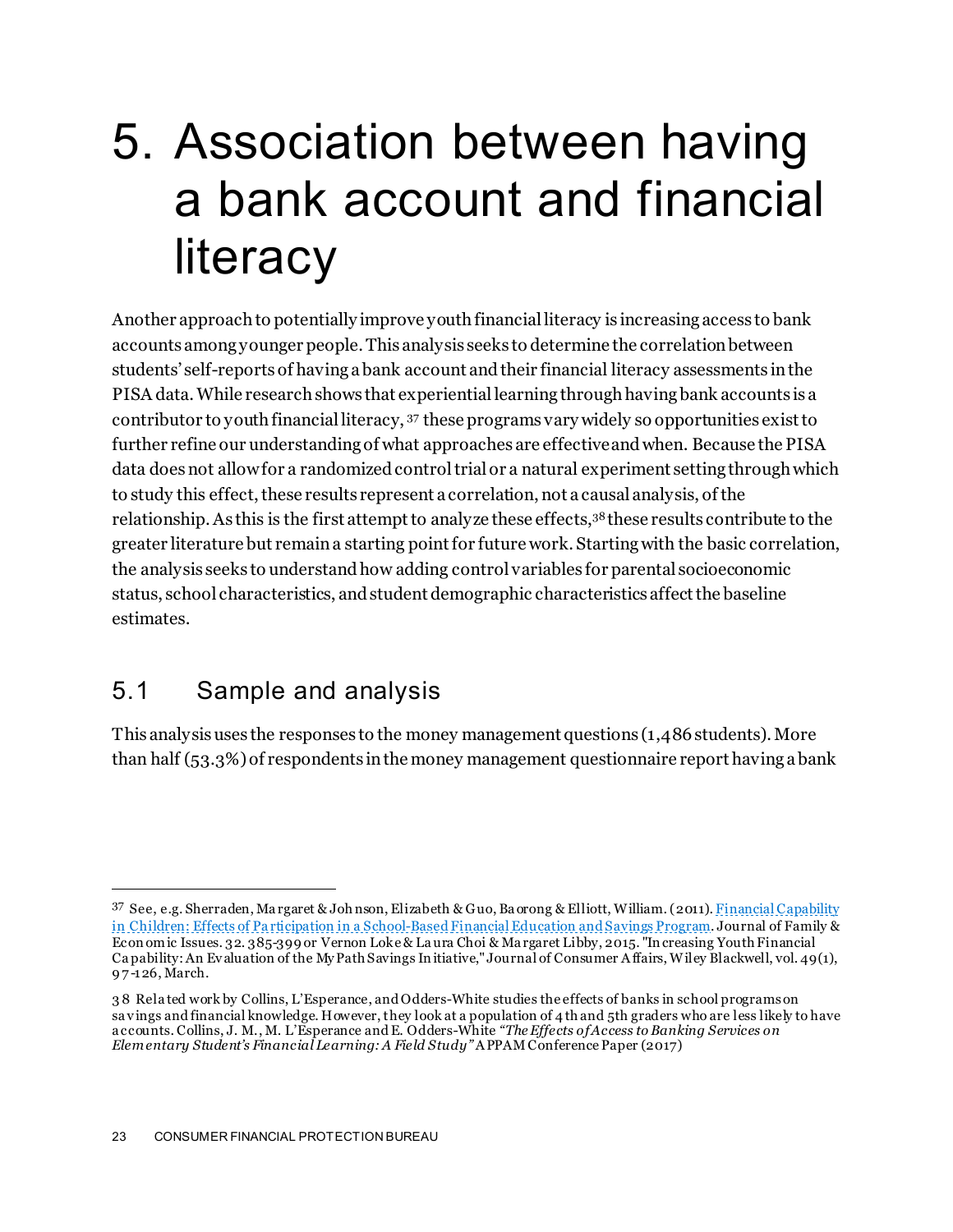account, while 46.7% report not having an account.[39](#page-24-1)We cannot rule out that students are not answering for themselves and are instead considering their entire households' banked status.

The analysis sequentially includes control variables in determining the association between bank accounts and financial literacy scores, where there are three main categories of important controls: parental socioeconomic status (measured by the ESCS measure), school characteristics, and student characteristics. School characteristics include the percent of students in the school using FRPL and the city size.<sup>[40](#page-24-2)</sup> Student characteristics include gender, race or ethnicity (White, Black, Hispanic, and other), whether or not the student met PISA's definition of a U.S. "native" and whether or not a non-English language was predominantly spoken at home.

#### <span id="page-24-0"></span>5.2 Who has a bank account?

A descriptive analysis explains which students completing the money management survey declare that they have a bank account by the independent variables of interest, including parental socioeconomic status, student characteristics, and school characteristics. Each graphic is also presented in a formal model in Appendix Table 5.

#### 5.2.1 Parental socioeconomic status

Beginning with parental socioeconomic statusmeasured by the ESCS metric in PISA, Figure 10 reports a stepwise relationship between parental ESCS and whether or not a student reports having a bank account. Nearly three-quarters (72.8%) of students with parents in the top quartile of the ESCS distribution report having an account, while only 28.6% of students with parents in the bottom quartile of the ESCS distribution report having an account. The two middle quartiles are not statistically different from each other, with 48.8% and 56.4% of the second and third quartile students reporting having an account, respectively. Because parental socioeconomic status is an important predictor of account ownership and shown to be correlated with financial literacy scores, and because youth often learn about money from parents, understanding how controlling for ESCS affects the empirical models is essential.

<span id="page-24-1"></span>l 3 9 Th irteen students answered that they did not know what a bank account was and 172 students did not respond; the m odel omits these respondents.

<span id="page-24-2"></span><sup>40</sup> City sizes includes two categories: schools in areas with populations ov er 100,000 (deemed cities and large cities in th e PISA data) and those in areas with populations under 100,000 (deemed towns, small towns, a nd villages in the PISA data).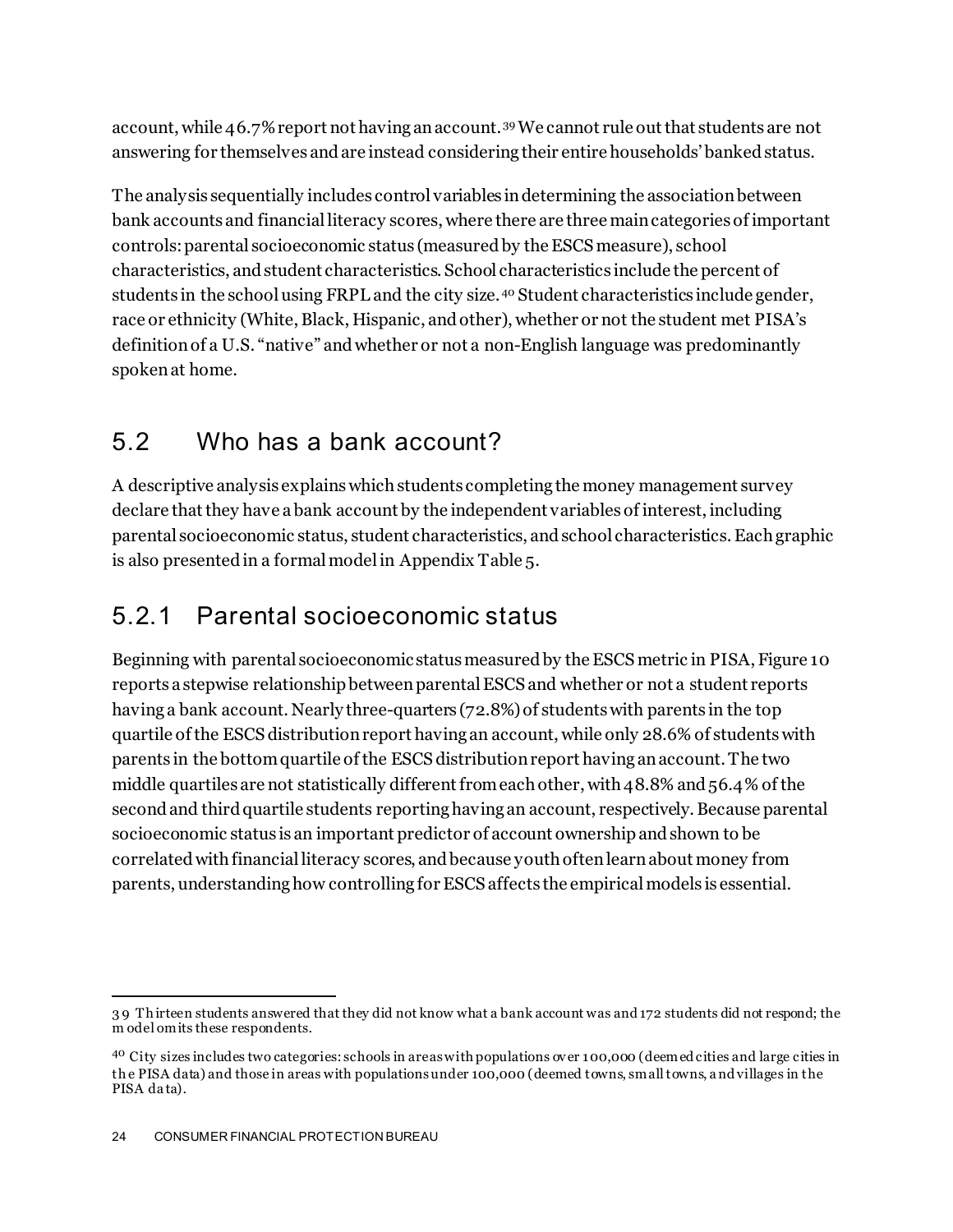

**FIGURE 10:** PARENTAL ESCS AND PERCENTAGE OF STUDENTS REPORTING OWNING A BANK ACCOUNT

Notes: Da ta from 2015 U.S. PISA Mon ey Management Questionnaire. The ESCS is a composite score built by the in dicators parental education (PARED), highest parental occupation (HISEI), and home possessions (HOMEPOS) in cluding books in the home via principal component analysis. The effect sizes are reported with 95% confidence in tervals depicted in the error bars.

### 5.2.2 Free and reduced-price lunch (FRPL) at school

The differences in school characteristics may correlate with whether or not a student has a bank account. The two measures at the school-level model include the percent of students in the school who receive FRPL and the population of the area the school districtitis in.

Figure 10 depicts that the FRPL measure mimics the finding of the ESCS distribution. Seventysix percent of students in schools with fewer than 25% of students receiving FRPL report having bank accounts, while 29% of students in schools with over 75% of students receiving FRPL report having bank accounts. Further, Figure 11 shows that 59% of students in schools with between 25% and 50% of students receiving FRPL report having bank accounts compared to 48.7% of students in schools with between 50% and 75% of students receiving FRPL. All of these mean account ownership rates are statistically different from each other at the 95% level.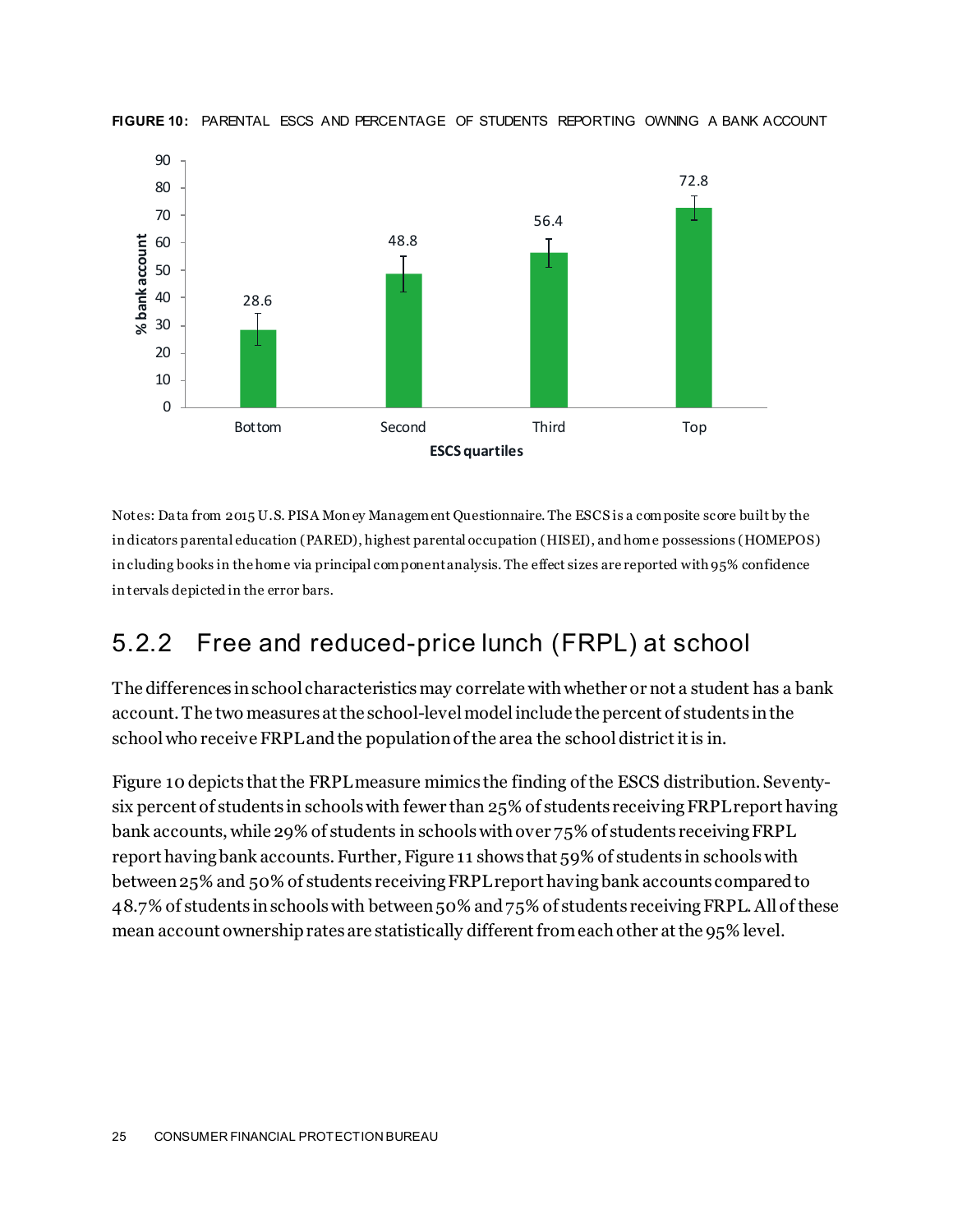

**FIGURE 11:** SCHOOL FRPL AND PERCENTAGE OF STUDENTS REPORTING OWNING A BANK ACCOUNT

Notes: Da ta from 2015 U.S. PISA Mon ey Management Questionnaire. School FRPL is the percent of students in the stu dent's attended school that receive free or reduced price lunch. The effect sizes are reported with 95% confidence in tervals depicted in the error bars.

Using the PISA measures for city size, the analysis in Figure 12 examines the extent to which schools in areas with populations over 100,000 are different from those with populations under 100,000. While one may posit that access to accounts is greater in large cities, the two groups do not substantially differ when it comes to bank account reports. If anything, those students whose schools are in larger areas are less likely to report having an account (47.4%) than their more rural counterparts (56.7%) are. The data allows a further differentiation of size (village, small town, or town) and (city and large city). Because there are no statistical differences in account ownership among these more defined categories, the analysis proceeds with only two groups.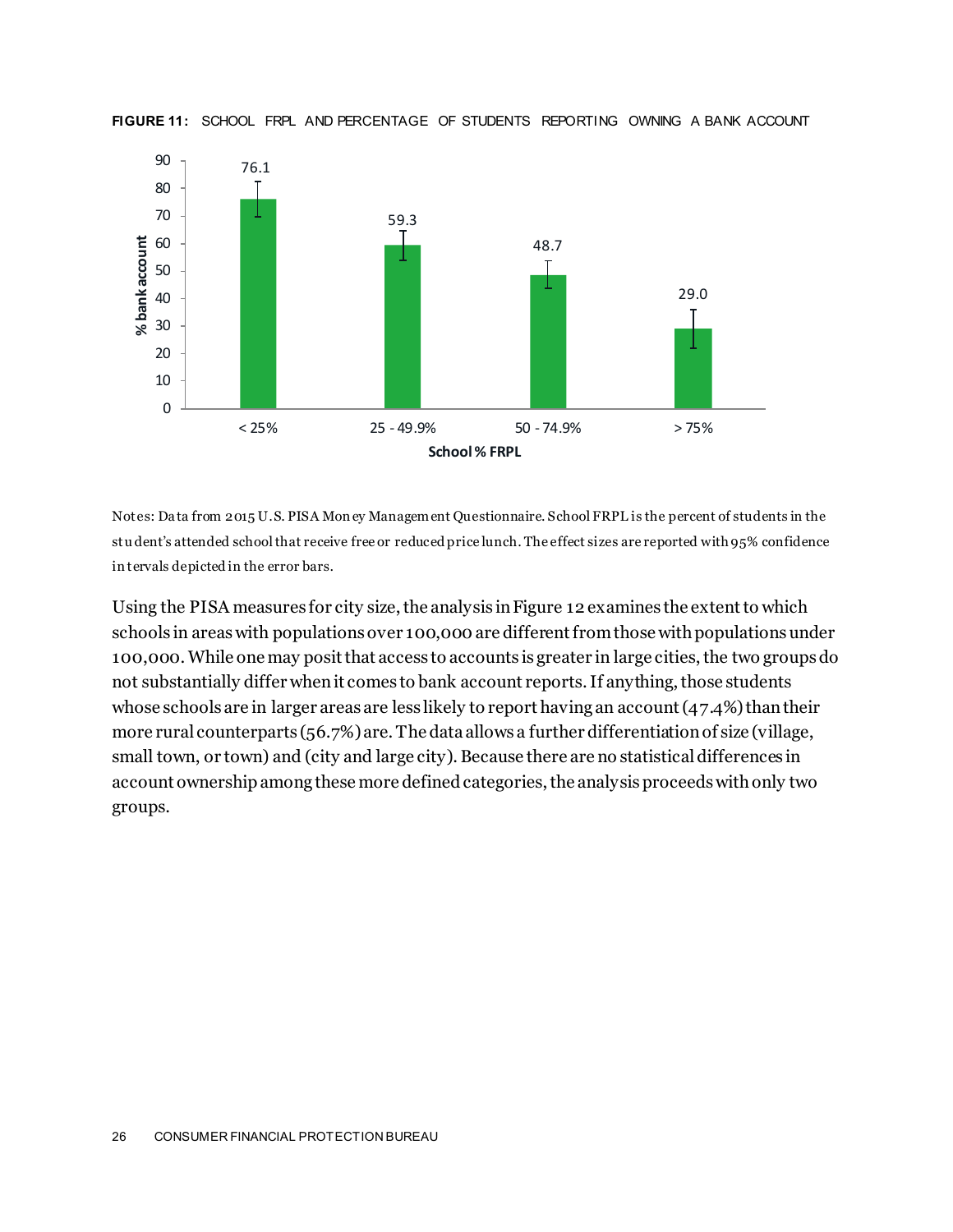

**FIGURE 12:** POPULA TION SIZE AND PERCENTA GE OF STUDENTS REPORTING OWNING A BANK ACCOUNT

Notes: Da ta from 2015 U.S. PISA Mon ey Management Questionnaire. Village, Small Town, or Town include areas w ith populations less than 100,000. City or Large City include areas with populations ov er 100,000. These are the designations from the PISA data. The effect sizes are reported with 95% confidence intervals depicted in the error ba r s.

#### 5.2.3 Gender, race, family origin, and primary language spoken at home

Beyond parent and school characteristics, the PISA data includesmany individual-level demographics of students. These include gender, race and ethnicity, family origin, and the primary language spoken at home.

First, there are no clear gender differences in students reporting they have a bank account (Figure 13). The percentages are close in magnitude and they are not statistically different from eachother.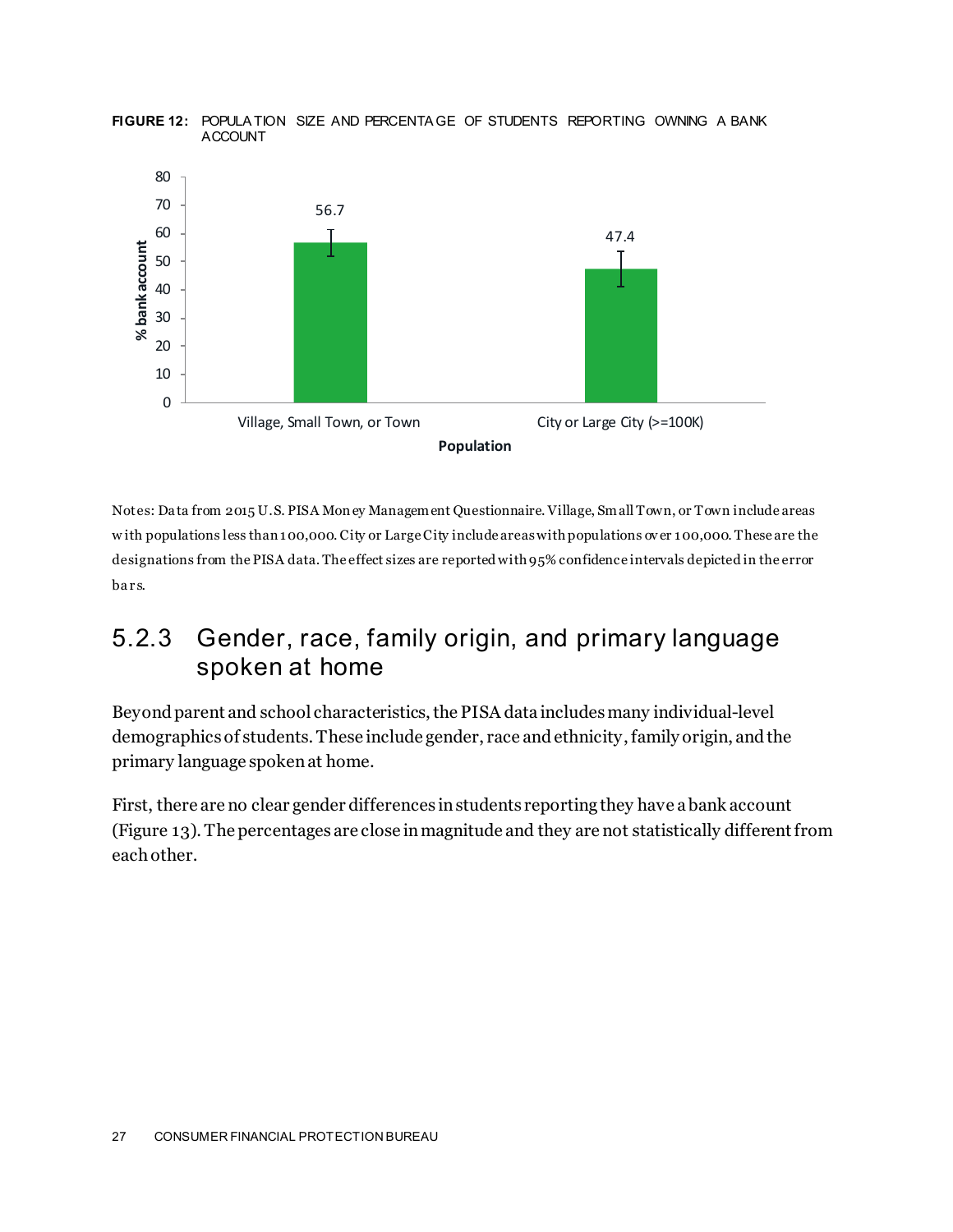

**FIGURE 13:** GENDER AND PERCENTAGE OF STUDENTS REPORTING OWNING A BANK ACCOUNT

Notes: Da ta from 2015 U.S. PISA Mon ey Management Questionnaire. The effect sizes are r eported with 95% con fidence intervals depicted in the error bars.

Secondly, there are differences across race and ethnicity (Figure 14). White, non-Hispanic students report having bank accounts at statistically higher rates (64.3%) than African American, non-Hispanic students (46.5%) and Hispanic or Latino students (35.1%). Those designating multiple races and all other racial and ethnic groups are reclassified as "Others" due to a smaller sample in this group (approximately 10% of the sample).



**FIGURE 14:** RACE AND PERCENTAGE OF STUDENTS REPORTING OWNING A BANK ACCOUNT

Notes: Da ta from 2015 U.S. PISA Mon ey Management Questionnaire. A frican American does not include those who a lso identify as Hispanic. Others include mixed races. The effect sizes are reported with 95% confidence intervals depicted in the error bars.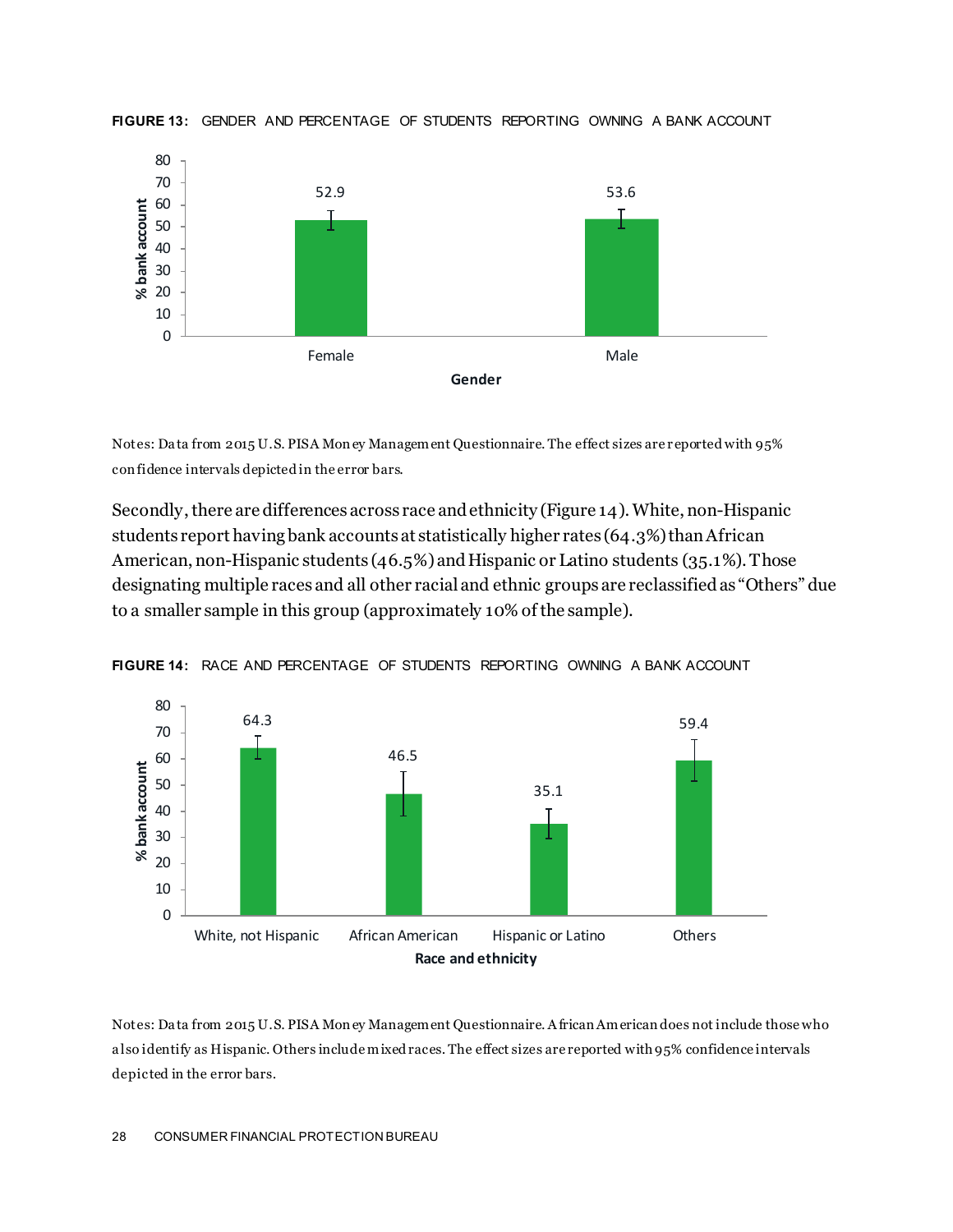Thirdly, only 39% of non-native students (as defined by OECD) report having bank accounts, compared to 57% of native students (Figure 15). This could capture a potential difficulty for nonnative students to interface with the formal banking sector. Further, the PISA data shows that 57% of students who primarily speak English at home have accounts, compared to only 33% of students who say that English is not the predominant language spoken at home (Figure 16).



**FIGURE 15:** FAMILY ORIGIN AND PERCENTAGE OF STUDENTS REPORTING OWNING A BANK ACCOUNT

Notes: Da ta from 2015 U.S. PISA Mon ey Management Questionnaire. The effect sizes are r eported with 95% con fidence intervals depicted in the error bars.





Notes: Da ta from 2015 U.S. PISA Mon ey Management Questionnaire. En glish and Another Language are responses to th e predominant language spoken at h ome. The effect sizes are r eported with 95% confidence intervals depicted in the er r or bars.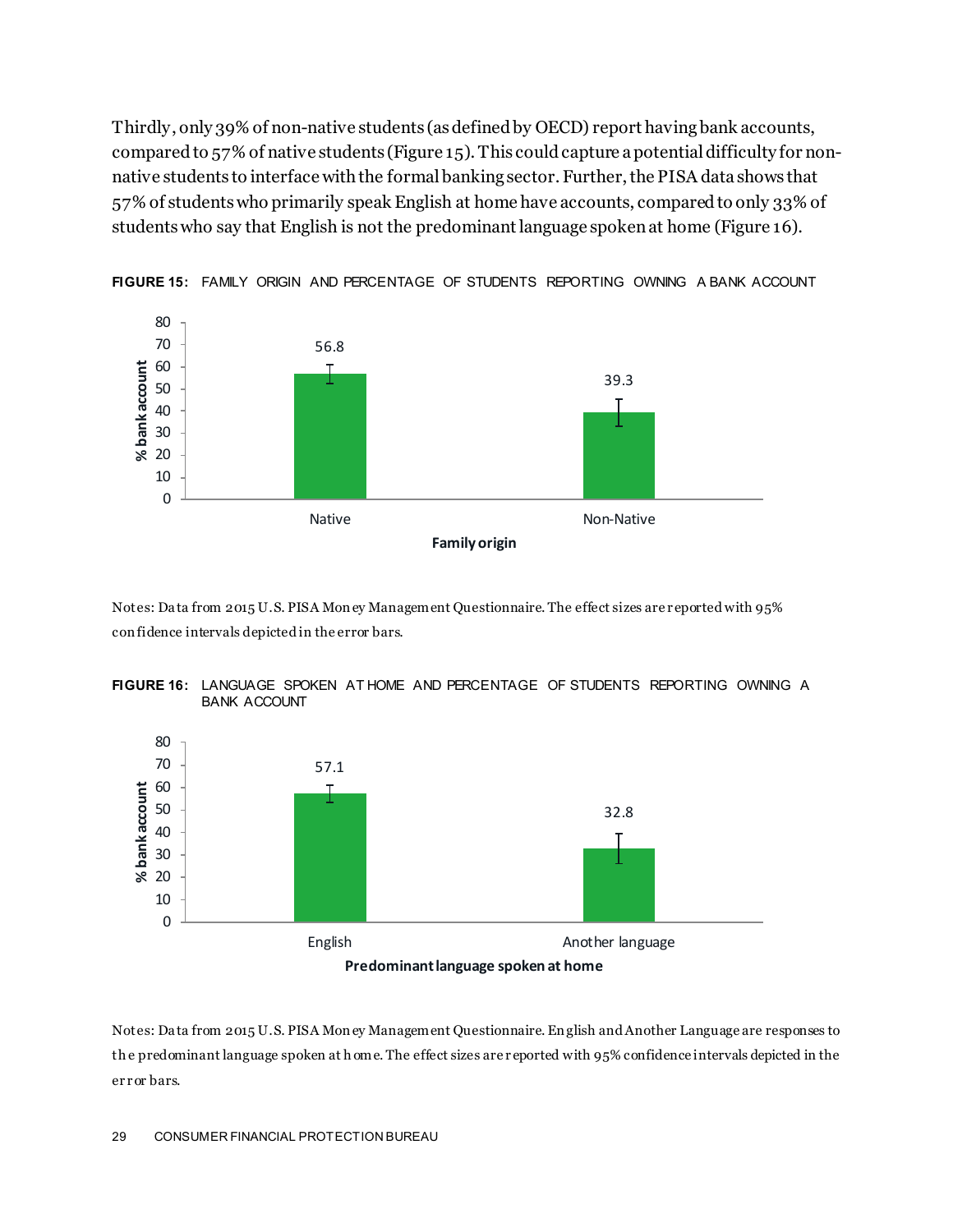### 5.2.4 Regression analysis

Next, to determine which students are most likely to have a bank account, the model controls for all attributes above simultaneously. This method is employed to determine if, for example, some of the differences in student characteristics, such as race, are no longer present when controlling for parental or school characteristics. Reporting odds ratios from a logistic regression, the model includes all of the control variables at the parent, student, and schoollevels simultaneously. Table 3 displays these odds ratios, where values greater than one indicate that these students are more likely to have an account than those in the omitted (baseline) group, and values less than one mean they are less likely.

In Table 3, some variables seem to emerge as more important in predicting account ownership. ESCS remains an important indicator for account access. Even after controlling for other factors, studentswith parents in the second, third, and top quarter of the ESCS distribution are substantially more likely to have a bank account than those in the bottom ESCS quarter. Similarly, those in schools with more than 25% of students receiving FRPL are less likely to have a bank account than those in schools with fewer than 25% of students receiving FRPL. The odds ratios for student characteristics tell a similar story as the figures above. For example, African American and Hispanic or Latino students are less likely to have accounts than White students. Also, students in households where English is not the predominant language used at home are less likely to have accounts than those in households where English is predominantly spoken. However, these relationships are not statistically significant. There continue to be no differences across gender. The one coefficient that changes in the multiple regression setting is the coefficient on U.S. native (as defined by PISA). It suggests that after controlling for additional factors, those students born outside the United States or with parents born outside the United States are more likely to have a bank account than native U.S. students. However, this is not statistically significant.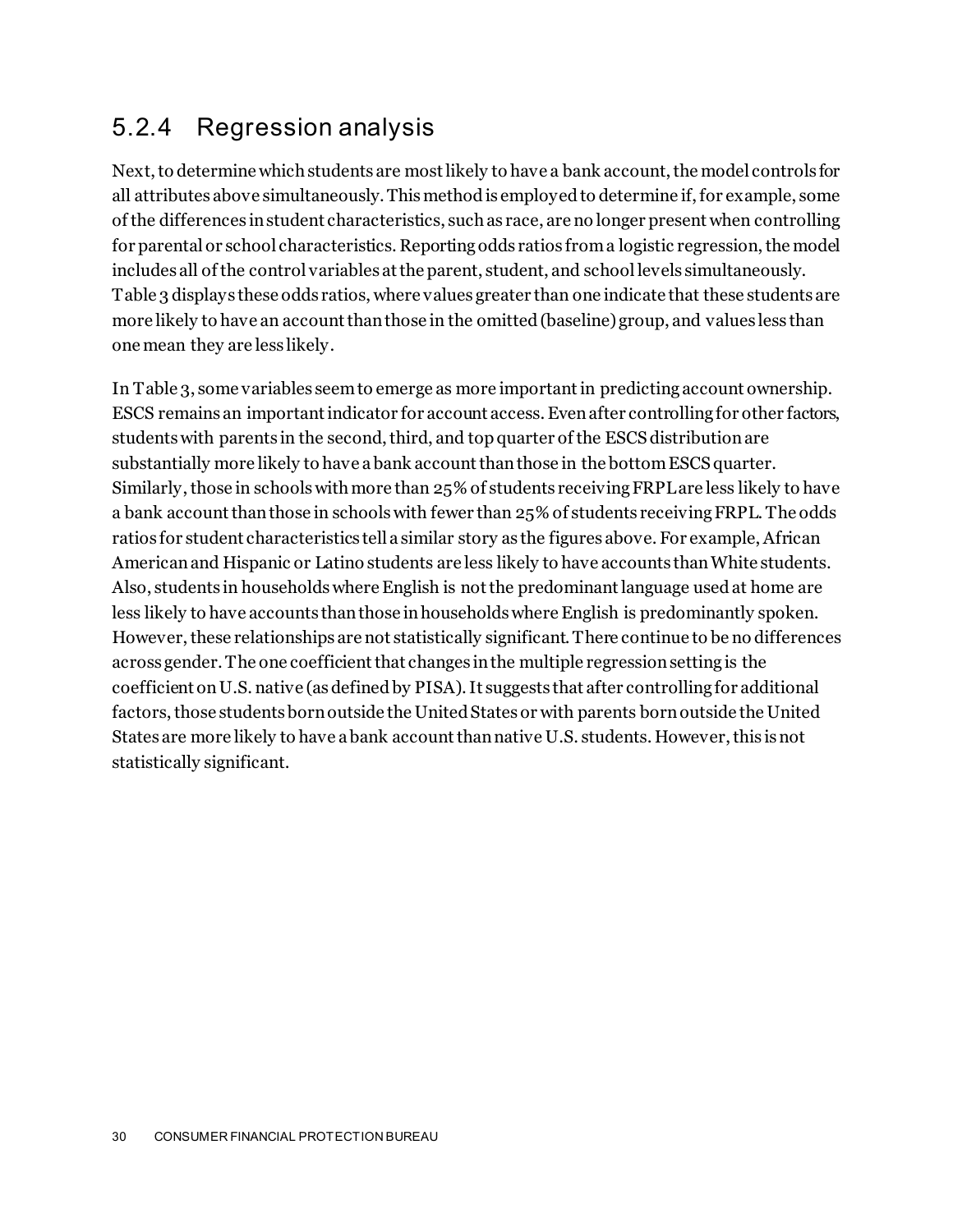#### **TABLE 3:** WHICH CONTROLS ARE ASSOCATED WITH HAVING A BANK ACCOUNT?

| <b>CONTROL</b>                   | <b>HAVE BANK ACCOUNT</b> |         |
|----------------------------------|--------------------------|---------|
| <b>ESCS Second quarter</b>       | 1.74                     | $***$   |
|                                  | (0.316)                  |         |
| <b>ESCS Third quarter</b>        | 2.17                     | $***$   |
|                                  | (0.404)                  |         |
| <b>ESCS Top quarter</b>          | 3.79                     | $***$   |
|                                  | (0.683)                  |         |
| 25-49.9% FRPL                    | 0.606                    | $\star$ |
|                                  | (0.118)                  |         |
| 50-74.9% FRPL                    | 0.47                     | $***$   |
|                                  | (0.097)                  |         |
| 75% or more FRPL                 | 0.27                     | $***$   |
|                                  | (0.072)                  |         |
| City or large city               | 0.97                     |         |
|                                  | (0.163)                  |         |
| Female                           | 1.06                     |         |
|                                  | (0.133)                  |         |
| <b>Black or African American</b> | 0.80                     |         |
|                                  | (0.146)                  |         |
| Hispanic or Latino               | 0.74                     |         |
|                                  | (0.152)                  |         |
| <b>Other Races</b>               | 0.99                     |         |
|                                  | (0.231)                  |         |
| U.S. Native                      | 1.20                     |         |
|                                  | (0.275)                  |         |
| Another Language at Home         | 0.625                    |         |
|                                  | (0.170)                  |         |
| Observations                     | 1,163                    |         |

Notes: Da ta from 2015 U.S. PISA Mon ey Management Questionnaire. Odds ratios from a logistic regression are r eported. The dependent variable equals on e of the students r eports having a bank account and zero otherwise. Ex cluded groups are ESCS Bottom quarter; <25% FRPL; Town, Small Town, or Village; Male; White, n on-Hispanic; U.S. Native; English is primary language spoken at h ome. \* p<0.05, \*\* p<0.01, \*\*\* p<0.001.

### <span id="page-31-0"></span>5.3 Correlation between bank accounts and financial literacy scores

Without considering other factors, students who report having a bank account score 41 points higher on the PISA financial literacy sectionthan students who report not having a bank account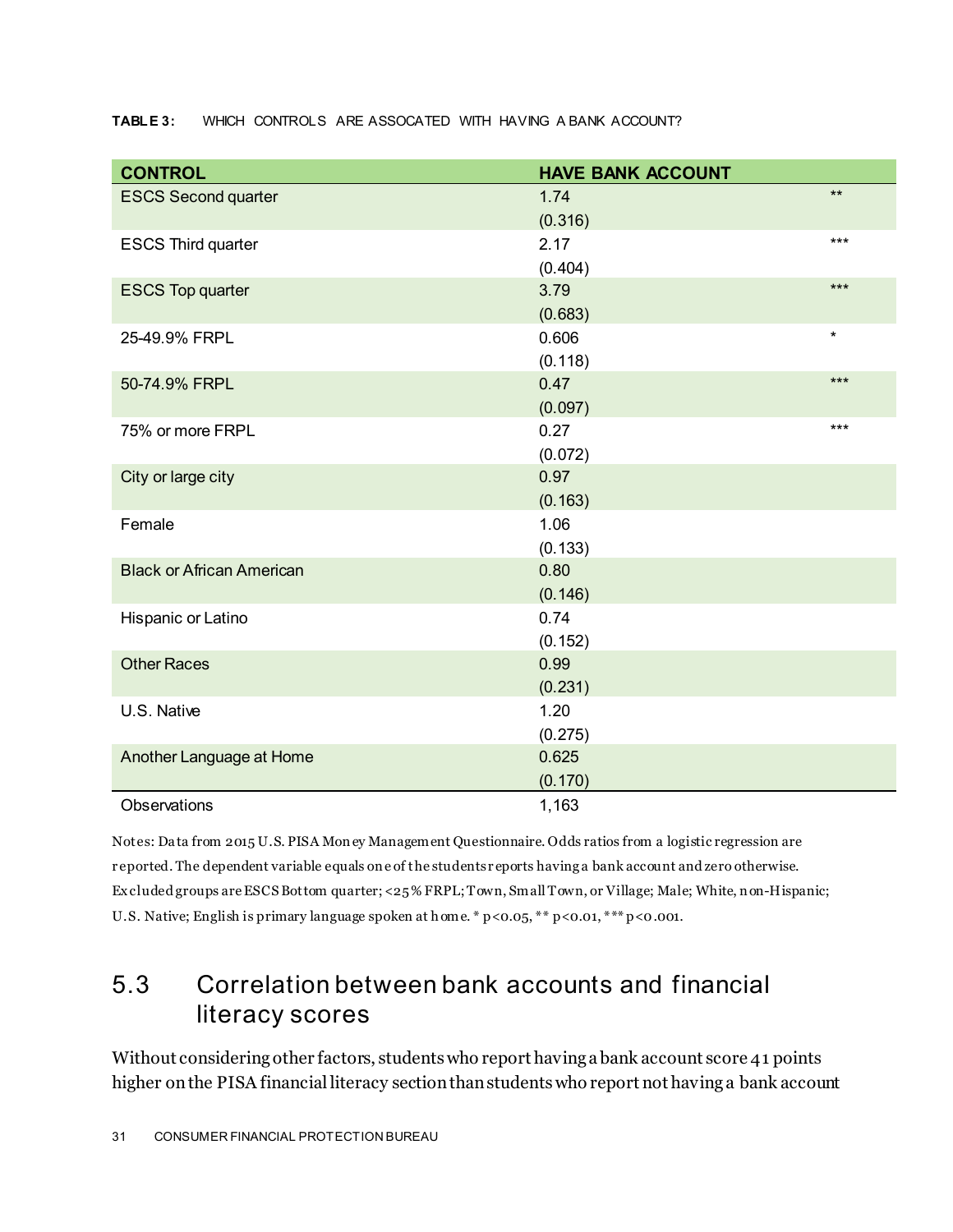(the first bar in Figure 17).[41](#page-32-0) This difference corresponds to almost one-third of a standard deviation in the financial literacy score, which is a sizeable effect.

However, when controlling for parental socioeconomic statususing PISA's ESCS measure, the effect size is reduced by almost one half (the second bar in Figure 17). After accounting for parental socioeconomic status, students with bank accounts score 21 points higher than those reporting they do not have an account. This suggests that controlling for parental background is essential in determining the importance of financial interactions on financial literacy for youth.

Next, the analysis accounts for two school-level characteristics: FRPL recipients and the size of the city in which the school is located (the third bar in Figure 17). Accounting for these schoollevel variables makes the association between having a bank account and financial literacy scores no longer statistically different from zero at the 95% level. The size of the correlation also decreases by roughly one half when compared to controlling only for ECSC. Those reporting having a bank account score roughly 11 points higher than those reporting not having a bank account. The difference in assessment scores in the two groups represents roughly one-tenth of one standard deviation. Given the summary statistics in Figure 11, this is not surprising since FRPL rates are highly correlated with whether or not a student reports having a bank account. Since school-level FRPL is correlated with both having a bank account and financial literacy scores, the control is important to include in the analysis.

Finally, student characteristics enter the empirical model (the fourth bar in Figure 17). These include dummy variables for race and ethnicity, gender, whether or not the student was a U.S. native, and predominant non-English language spoken at home. Bank account status did not differ based on gender but there were differences in the likelihood of having an account by race, family origin, and language spoken at home. While none of these were statistically significant, the magnitudes of the correlations suggest that these variables may be important to include in the model. Because these variables are likely to be correlated with financial literacy scores independently as well, they are important variables to include in order to reduce the bias of the estimates.Including these variables further decreases the magnitude of the effect of a bank account on financial literacy performance. After accounting for parental socioeconomic status, school characteristics, and student characteristics, the students with accounts score 9 points higher than those without, though this correlation is not statistically different from zero at the conservative 90% level. With mean assessment scores at roughly 491.5 points for the sample, this represents a very small magnitude (6 percent of one standard deviation) even if it were more precisely estimated.Each proficiency level spans a range of 75 points, thus reports of

l

<span id="page-32-0"></span><sup>4 1</sup> Resu lts from the full model including all controls and in table format are in Appendix Table 5.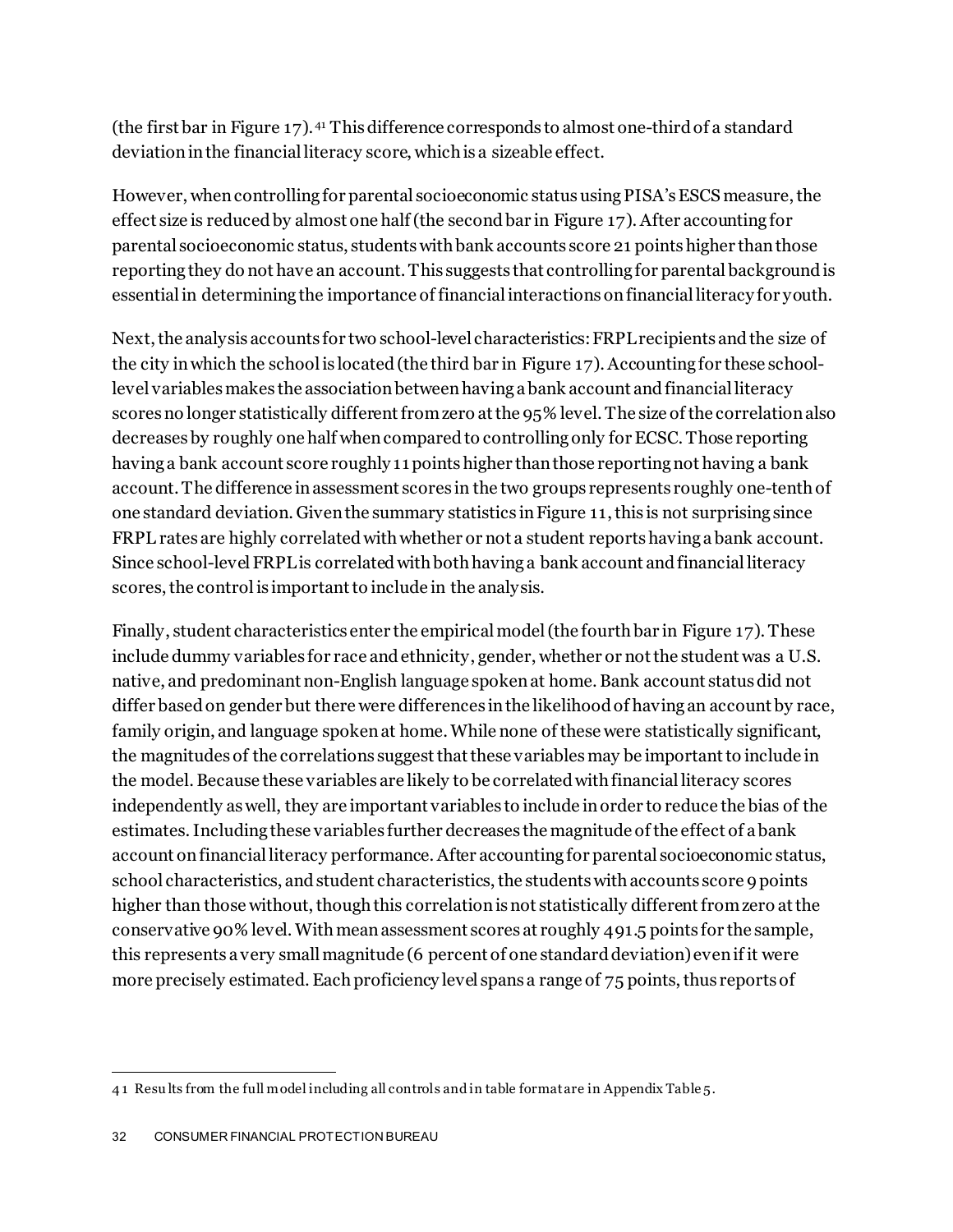having a bank account is associated with too small an effect to move students from one proficiency level to the next.



**FIGURE 17:** ASSOCIATION BETWEEN CONTROLS AND FINANCIAL LITERA CY SCORE IMPROV EMENT

Notes: Da ta from 2015 U.S. PISA Mon ey Management Questionnaire. The effect sizes are r eported with 95% con fidence intervals depicted in the error bars. The first bar, " No Controls," estimates the effects of having a bank a ccount on financial literacy scores without including any controls in the regression. The second bar estimates the ba seline effect but includes the ESCS measure in the PISA that captures socioeconomic status. The third bar includes sch ool characteristics in a ddition to ESCS; these include quartiles of the percent of students with free and r educed pr ice lunch (FRPL) and whether or n ot the school is in a small city or large city (as opposed to a town, small town, or v illage). The fourth bar includes both ESCS and school characteristics, as well as student characteristics, including r a ce dummies, gender dummies, a family or igin dummy, and a dummy for whether or not another language is spoken a t h ome than English.

#### 5.3.1 Why does the analysis find no association after controlling for observable characteristics?

It is important to note that while the results suggest no effect of bank account ownership on financial literacy scores, the results cannot rule out that bank accounts can be important tools in developing the financial capability of youth through experiential learning. Additionally, some Child Savings Account programs see savings as a way to increase expectations of attending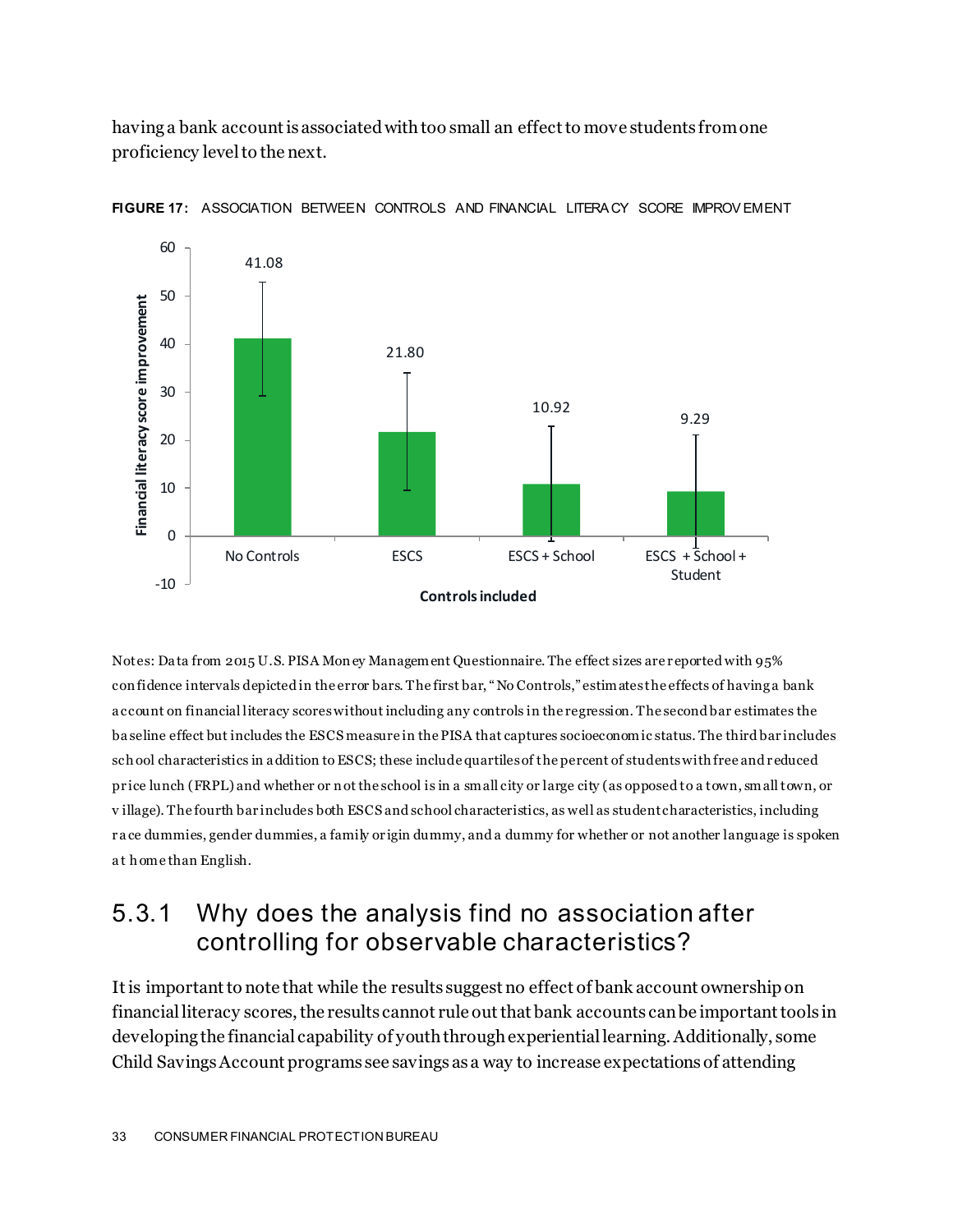college.[42](#page-34-0) In relation to the PISA results, there are several important caveats with respect to these findings.

The first issue is measurement error. The measure for having a bank account is self-reported by 15-year-old students. More than half (53%) report having an account (while 185 students reported either that they did not know or left the question blank). If individuals over-report having an account and accounts are helpful for establishing financial literacy, this would understate the effect of having a bank account on financial literacy. Vague question wording could also lead to under-reporting, so it is difficult to determine in which direction this would affect the results.

The second issue is selection bias. Students who are proactive about getting a bank account may be more interested in financial literacy. For example, the student who enjoys reading a financial newspaper might also be the student who has a bank account. This might cause students with accounts to score higher because they obtain additional information and not because they learn directly from having the account. Since it is not possible to control for student interest in financial matters, this would cause an over-estimate of the findings.

The third issue is confounding factors. In any study that is neither experimental nor quasiexperimental, there are often countless confounding factors that affect estimation. One example of a confounding factor is parental financial knowledge. While the model controls for ESCS, the PISA data doesnot provide information on parent's financial literacy. Students with savvy parents may both have a bank account and learn more about finances from parents. This would increase the likelihood that the student has the account and the likelihood that he or she performs well on the financial literacy exam. Omitting parental financial knowledge overstates the association between account ownership and financial literacy scores.

While the PISA financial literacy assessment provides us additional insights into the effects of bank account ownership, it is important to note that there may be other benefits from having bank accounts, such as establishing the habit of savings.

<span id="page-34-0"></span> <sup>42</sup> *See* Consumer Financial Protection Bureau, *Child Savings Account: Advancing the Field to Better Serve Traditionally Underserved Consumers* (2018) *available at* [consumerfinance.gov /f/documents/bcfp\\_child-savings](https://files.consumerfinance.gov/f/documents/bcfp_child-savings-accounts_report.pdf)[a ccounts\\_report.pdf](https://files.consumerfinance.gov/f/documents/bcfp_child-savings-accounts_report.pdf).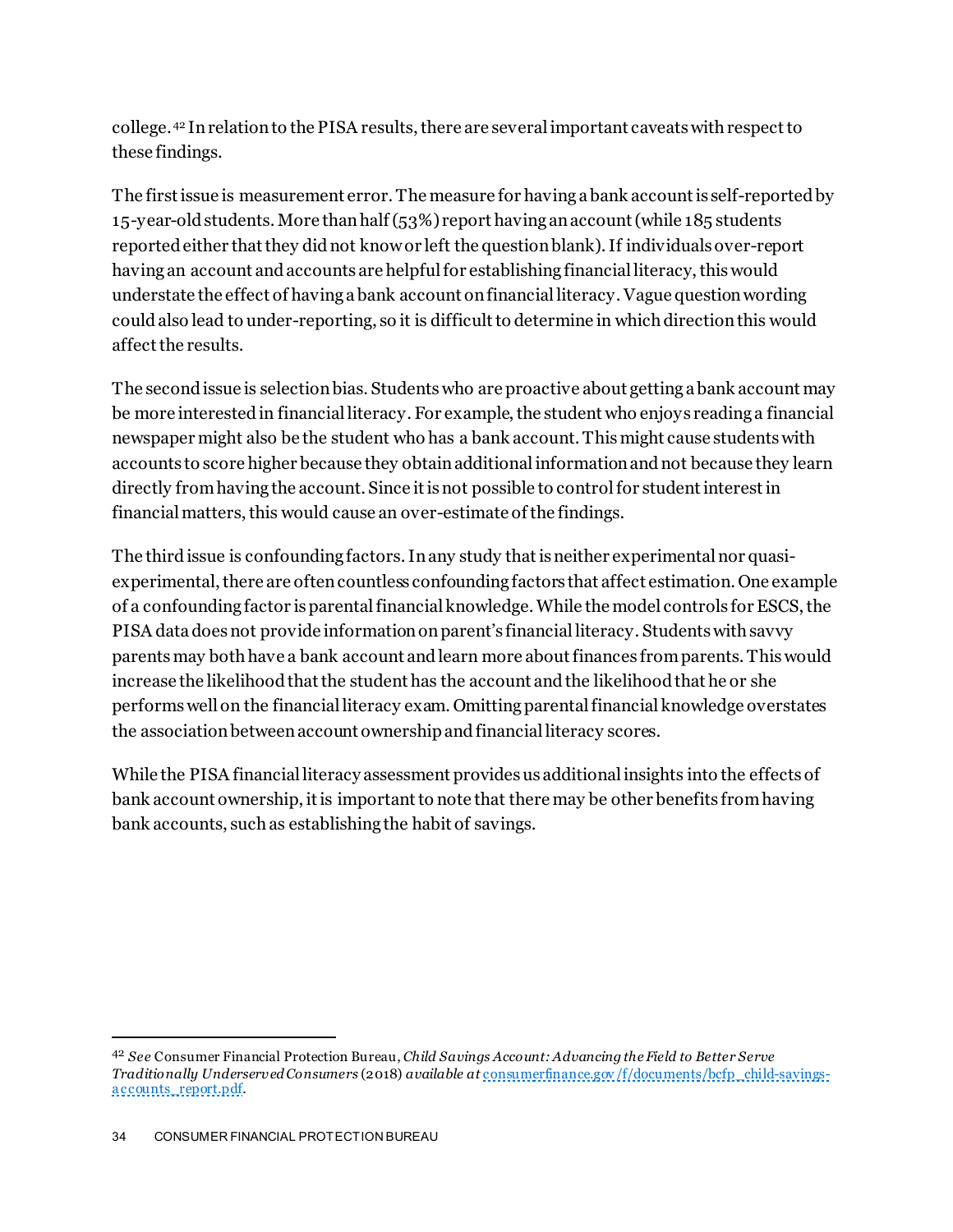## <span id="page-35-0"></span>6. Conclusions and implications

The PISA data shows that a clear gap in financial literacy based on socioeconomic status emerges by age 15, before most youth have even become full-fledged financial actors. With a mission of educating and empowering consumers to make better informed financial decisions, the CFPBis eager to identify evidence-based strategies and approaches that can address this gap early in life. This brief provides suggestive evidence of the ability of three potential avenues to do so: parental financial socialization, bank accounts, and schools.

An important finding from the PISA data is the fact that all familial backgrounds are equally likely to have conversations about money management. In addition, controlling for frequency of conversation does not change the overall effect of socioeconomic status on financial knowledge. This suggests that having an increased frequency of conversations in and of itself may not be the answer. The data in this research cannot speak to the quality and content of money management conversations with parents.

Parents and caregivers are in a powerful position to introduce and reinforce development of financial skills, habits, and attitudes in their children. The CFPB provides resources for parents and caregivers regarding how to create productive dialogues on money matters with children. Specifically, the CFPB has created the Money as You Grow webpage for parents and caregivers, which offers practical, age-appropriate activities and conversation starters designed for encouraging kids to develop positive financial knowledge, skills, and attitudes. Additionally, the CFPB's Money as You Grow Bookshelf is a family financial education program that uses children's books to help families talk about and build new money skills. These tools are based on the CFPB's building blocks for youth financial capability, a framework that examines the skills and behaviors that support adult financial well-being and considers how these are developed throughout childhood.

Second, the PISA data reveals that financial literacy scores tendto be significantly lower for students who receive free and reduced price lunch(FRPL). In addition, controlling for school FRPL decreases the importance of family socioeconomic status. While school characteristics do not fully explain the socioeconomic gap in financial literacy, they do decrease the magnitude, suggesting that schools can be an important mitigating factor.

To support financial literacy in schools, the CFPB has a number of resources including tools and resources for the classroom. This includes an activity search for educators to access free classroom activities to teach the building blocks of financial capability. Educators can search by grade level, activity duration, and other key filters. Additionally, the Federal Deposit Insurance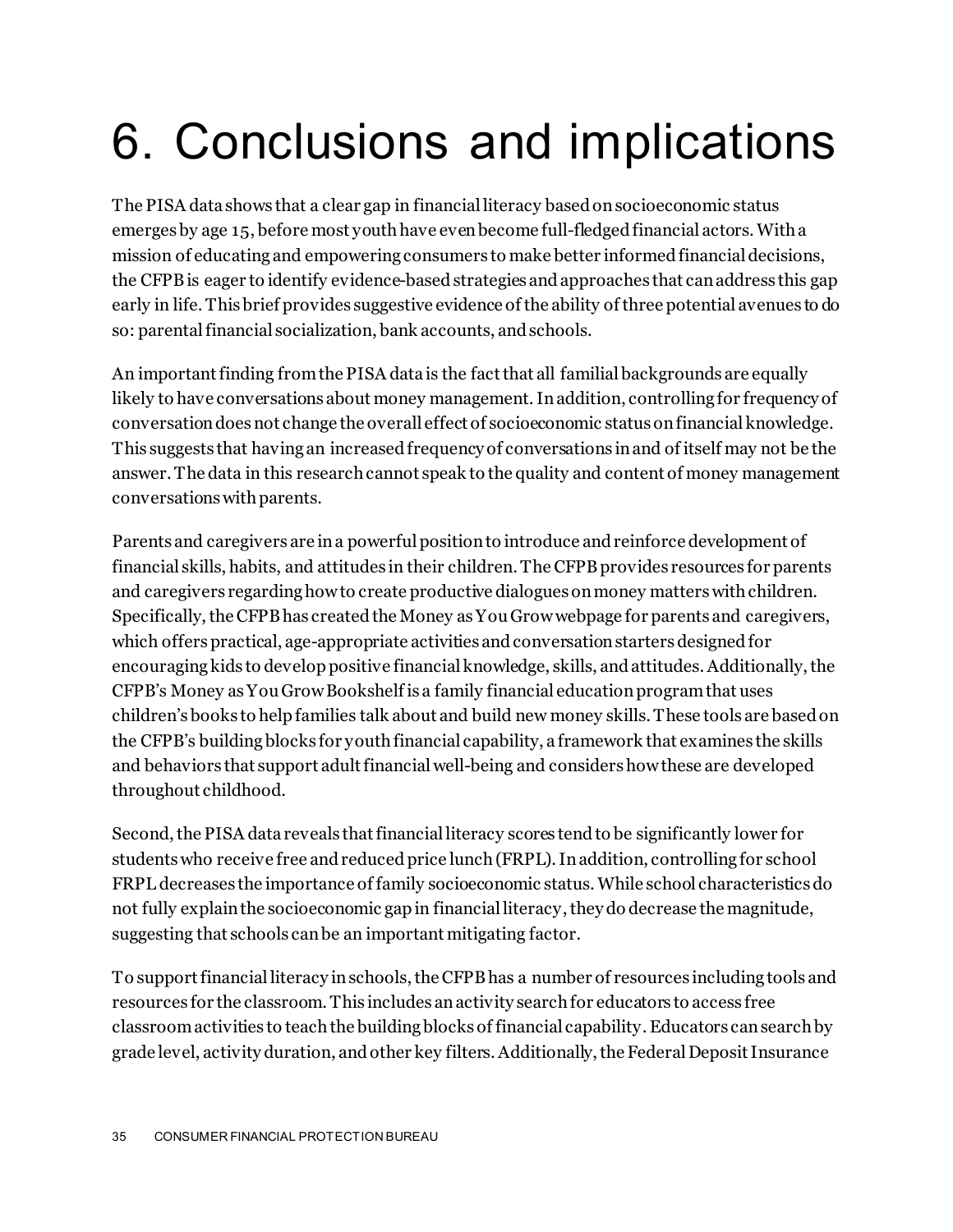Corporation (FDIC) offers Money Smart for Young People [43](#page-36-0), which provides materials and information on the importance of saving money, spending and budgeting, understanding financial resources, and many other topics. The Money Smart for Young People program offers educators lesson plans with engaging activities, along with special guides for parents and caregivers that include conversation starters and activities to help young people learn more about money.

Third, there are reasons to think that experiential learning through bank accounts can improve financial outcomes for teens. For example, research suggests that savings account ownership helps young adults avoid higher-cost unsecured debt.<sup>[44](#page-36-1)</sup> However, the 2015 U.S. PISA data does not support a finding that having a bank account affects financial literacy scores once socioeconomic status and other factors that may affect financial literacy are taken into account. While the results cannot rule out that bank accounts can be important tools in developing the financial capability of youth through experiential learning, more research examining the causal effect of bank accounts on financial literacy and financial behaviors is needed in the future. Ideally, this research would use a randomized control, and would capture more information about the type, nature, and setting of the account and the youth's experiences with the account.

Further, holding a bank account may lead to higher financial literacy if it is accompanied by explicit instruction and reflection. The FDIC promotes programs that link financial education with bank initiatives that facilitate youth savings accounts.<sup>45</sup> For example, the FDIC's two-year Youth Savings Pilot was designed to identify and highlight promising approaches to experiential financial education—that is, approaches that combine traditional classroom-based financial education with the opportunity to open a safe, low-cost savings account. During the 2015–16 school year, the 21 banks participating in the pilot created over 4,500 youth savings accounts and provided financial education to thousands more children. A majority of the banks that participated in the pilot expanded their outreach programs to engage even more young people over the course of the school year. [46](#page-36-3) In addition, the FDIC's Youth Banking Resource Center shares resources to encourage banks and schools to work together to improve the financial skills

[fdic.gov /consumers/assistance/protection/depaccounts/y outhsavings/documents/lessons-from-the-fdic-pilot.pdf](https://www.fdic.gov/consumers/assistance/protection/depaccounts/youthsavings/documents/lessons-from-the-fdic-pilot.pdf).

<span id="page-36-0"></span> <sup>43</sup> *See* Federal Deposit In surance Corporation (FDIC), Mon ey Smart for Young People *available at* [fdic.gov /consumers/consumer/moneysmart/y oung.html.](https://www.fdic.gov/consumers/consumer/moneysmart/young.html)

<span id="page-36-1"></span><sup>44</sup> Fr iedline, T., & Freeman, A. [Should this be A. Freeman for consistency with other n otes?] (2015). The potential for sa v ings accounts to protect young a dult households from unsecured debt in periods of macroeconomic stability and decline [\(AEDI Research Brief](https://aedi.ssw.umich.edu/sites/default/files/publications/publication-fi-briefs-brief-6.pdf)). Lawrence, KS: University of Kansas, Center on Assets, Education, and Inclusion.

<span id="page-36-2"></span><sup>4 5</sup> *See* Federal Deposit In surance Corporation (FDIC), Youth Ba nking Resource Center *available at* [fdic.gov /consumers/assistance/protection/depaccounts/y outhsavings/index.html](https://www.fdic.gov/consumers/assistance/protection/depaccounts/youthsavings/index.html).

<span id="page-36-3"></span><sup>46</sup> *See* Federal Deposit Insurance Corporation (FDIC), *Youth Savings with Financial Education: Lessons from the FDIC Pilo*t (2 017) *available at*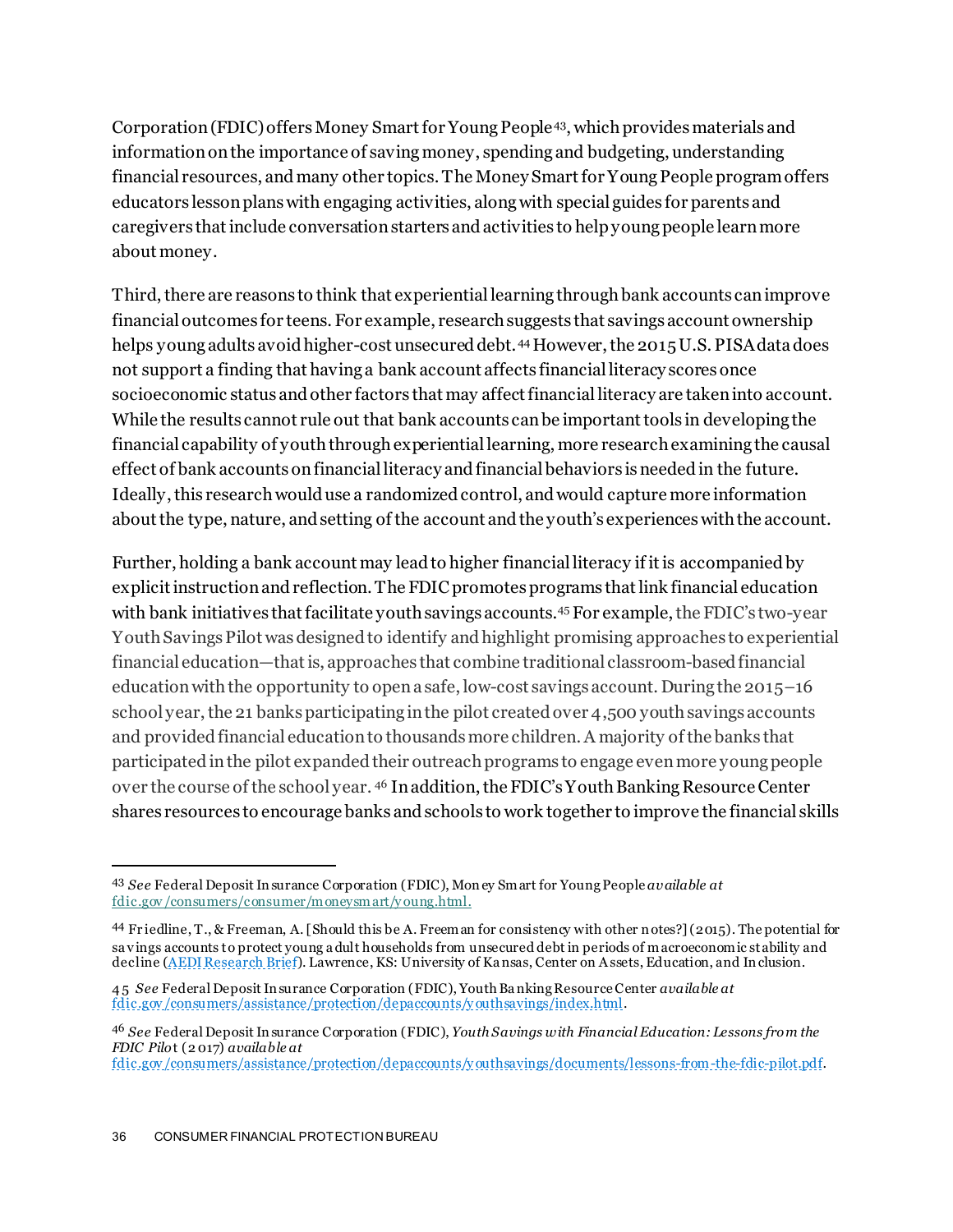and experiences of youth. Research should explore the effect of a bank account accompanied by financial education, such as FDIC's Money Smart for Young People. This will allow policymakers, researchers, and stakeholders to see the relative effects of experiential learning through bank accounts, financial education, and the two paired together.

In sum, the data found a clear divide based on family background in terms of which types of students use bank accounts, but no clear differences in frequency of money conversations across family backgrounds. The role of school characteristics in improving financial literacy and capability of the young is apparent in the data; there are clear differences in the schools serving the highest and lowest poverty areas. Thus, among the three avenues explored in this brief – frequency of parental conversations, schools, and bank accounts –the CFPB's analysis of the 2015 PISA data finds the clearest evidence that schools provide a potential avenue to mitigate some of the socioeconomic gaps in financial literacy. Providing robust financial education in schools, particularly those with a higher share of low-income students, holds promise to improve financial capability for all students, regardless of background.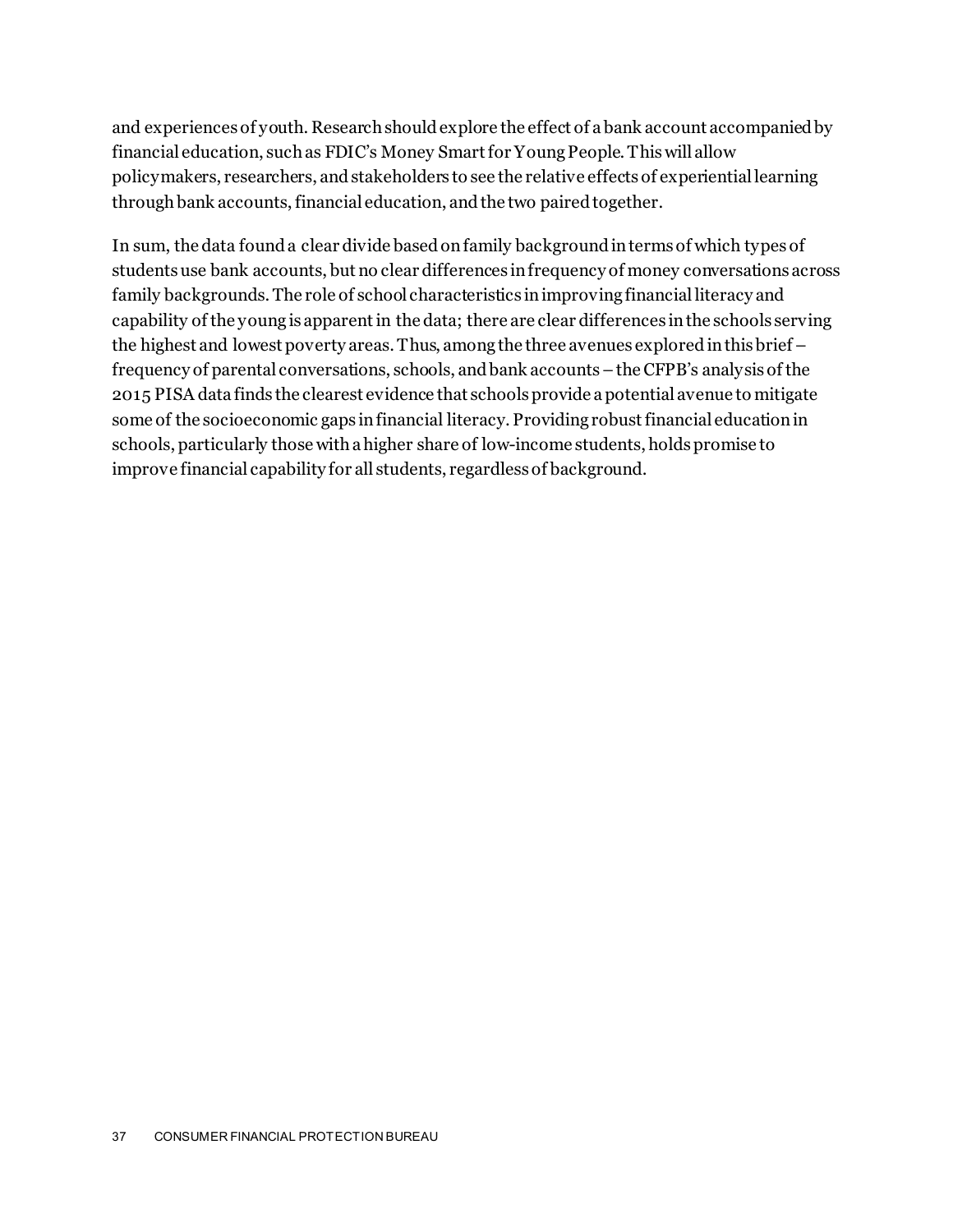### <span id="page-38-0"></span>APPENDIX A:

#### **TABLE 4:** DESCRIPTIV E STATISTICS: WHO HAS A BANK ACCOUNT?

| <b>DESCRIPTION</b>                                         | % BANK<br><b>ACCOUNT</b> | <b>STANDARD</b><br><b>ERROR</b> |
|------------------------------------------------------------|--------------------------|---------------------------------|
| ESCS (PISA index of economic, social, and cultural status) |                          |                                 |
| Bottom quarter                                             | 28.6                     | 2.95                            |
| Second quarter                                             | 48.8                     | 3.32                            |
| Third quarter                                              | 56.4                     | 2.65                            |
| Top quarter                                                | 72.8                     | 2.24                            |
| Gender                                                     |                          |                                 |
| Female                                                     | 52.9                     | 2.23                            |
| Male                                                       | 53.6                     | 2.17                            |
| <b>Student race/ethnicity</b>                              |                          |                                 |
| White, not Hispanic                                        | 64.3                     | 2.26                            |
| African American, not Hispanic                             | 46.5                     | 4.31                            |
| Hispanic or Latino                                         | 35.1                     | 2.88                            |
| Others                                                     | 59.4                     | 4.06                            |
| <b>Student immigration status (the PISA index)</b>         |                          |                                 |
| U.S. Native                                                | 56.8                     | 2.18                            |
| Non-Native                                                 | 39.3                     | 3.14                            |
| Language spoken at home                                    |                          |                                 |
| English                                                    | 57.1                     | 1.96                            |
| Another language                                           | 32.8                     | 3.38                            |
| Percentage of students eligible for FRPL                   |                          |                                 |
| < 25%                                                      | 76.1                     | 3.28                            |
| 25-49.9%                                                   | 59.3                     | 2.71                            |
| 50-74.9%                                                   | 48.7                     | 2.57                            |
| >75%                                                       | 29.0                     | 3.59                            |
| School location (collapsed as in the OECD report)          |                          |                                 |
| Village, Small Town, or Town                               | 56.7                     | 2.40                            |
| City or Large City (>=100K)                                | 47.4                     | 3.18                            |

Observations=1,486

Notes: Da ta from 2015 U.S. PISA Mon ey Management Questionnaire.